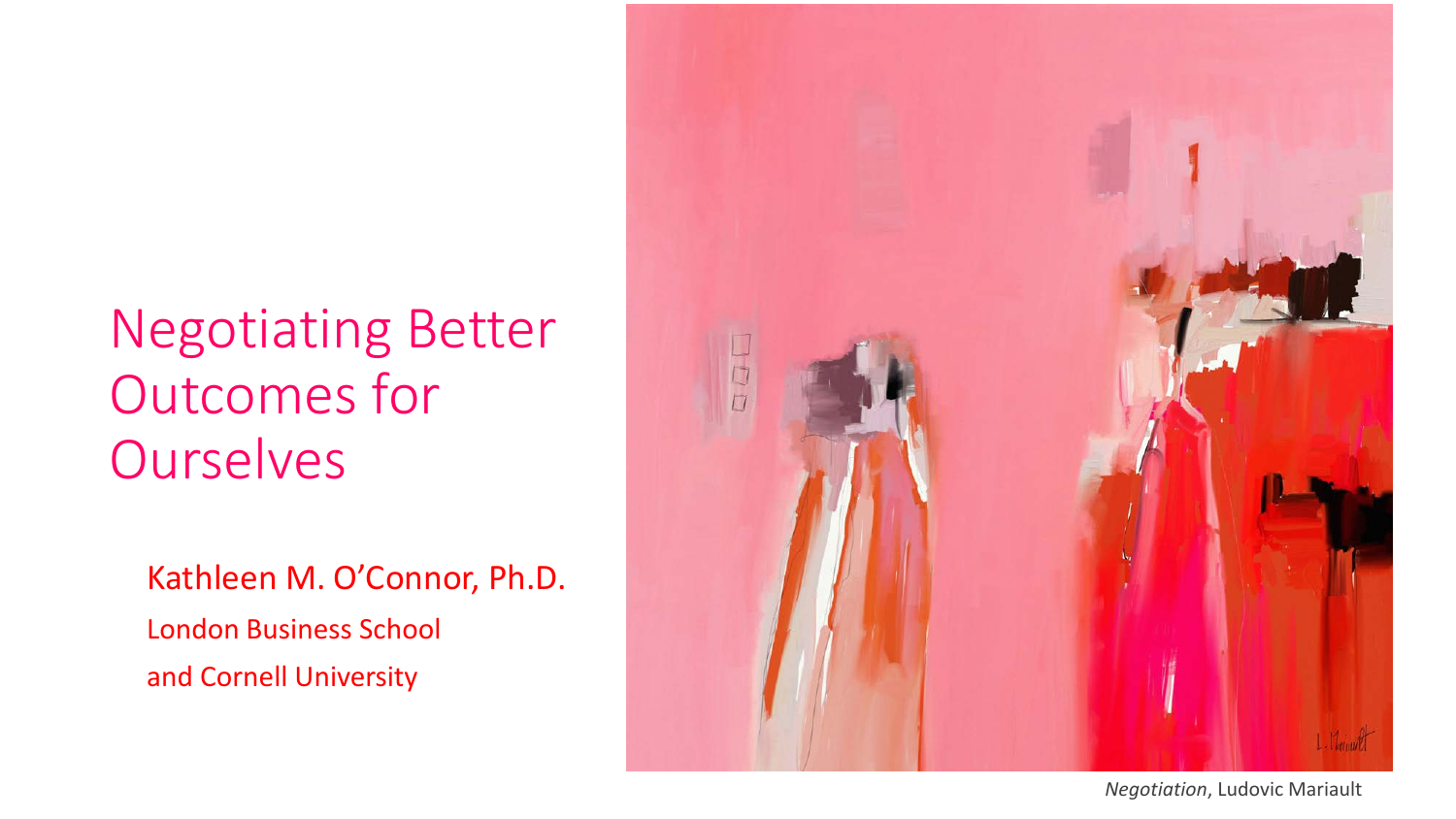# WOMEN Like men, only cheaper.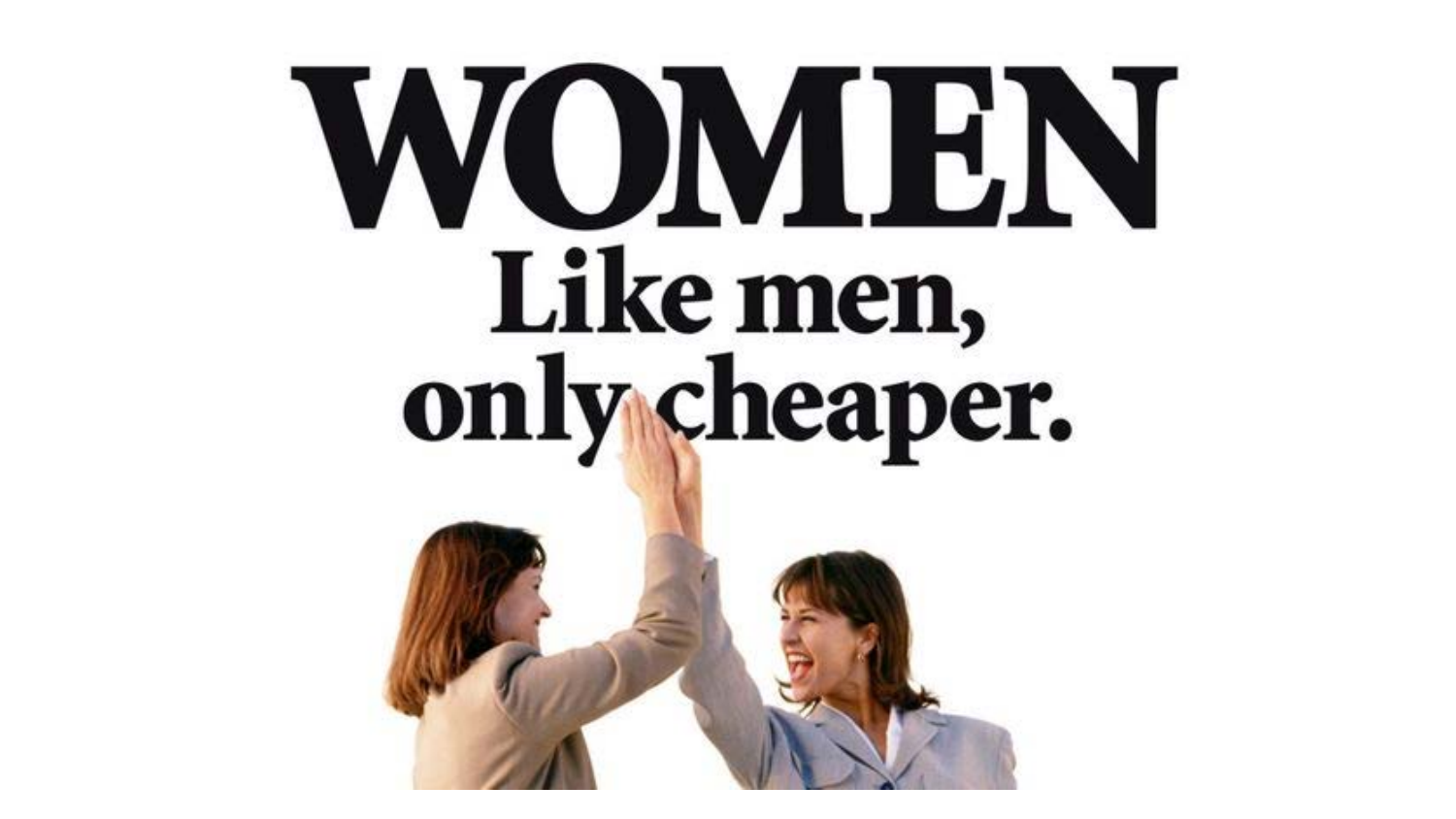### Agenda

- 1. Why negotiate?
- 2. The science of negotiating while female
- 3. Tips and tactics
- 4. Practice
- 5. Debrief and summarise

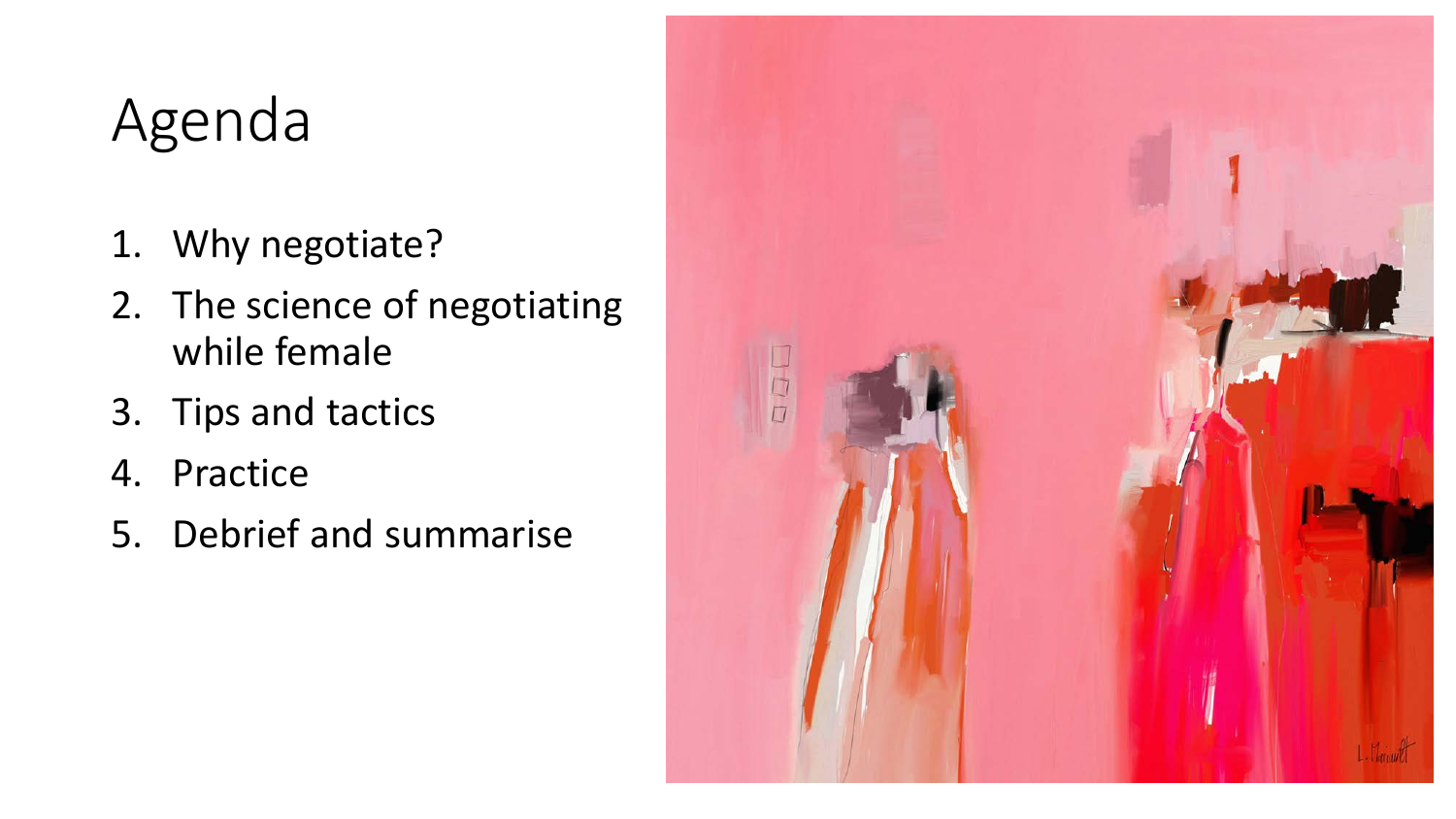# Why Negotiate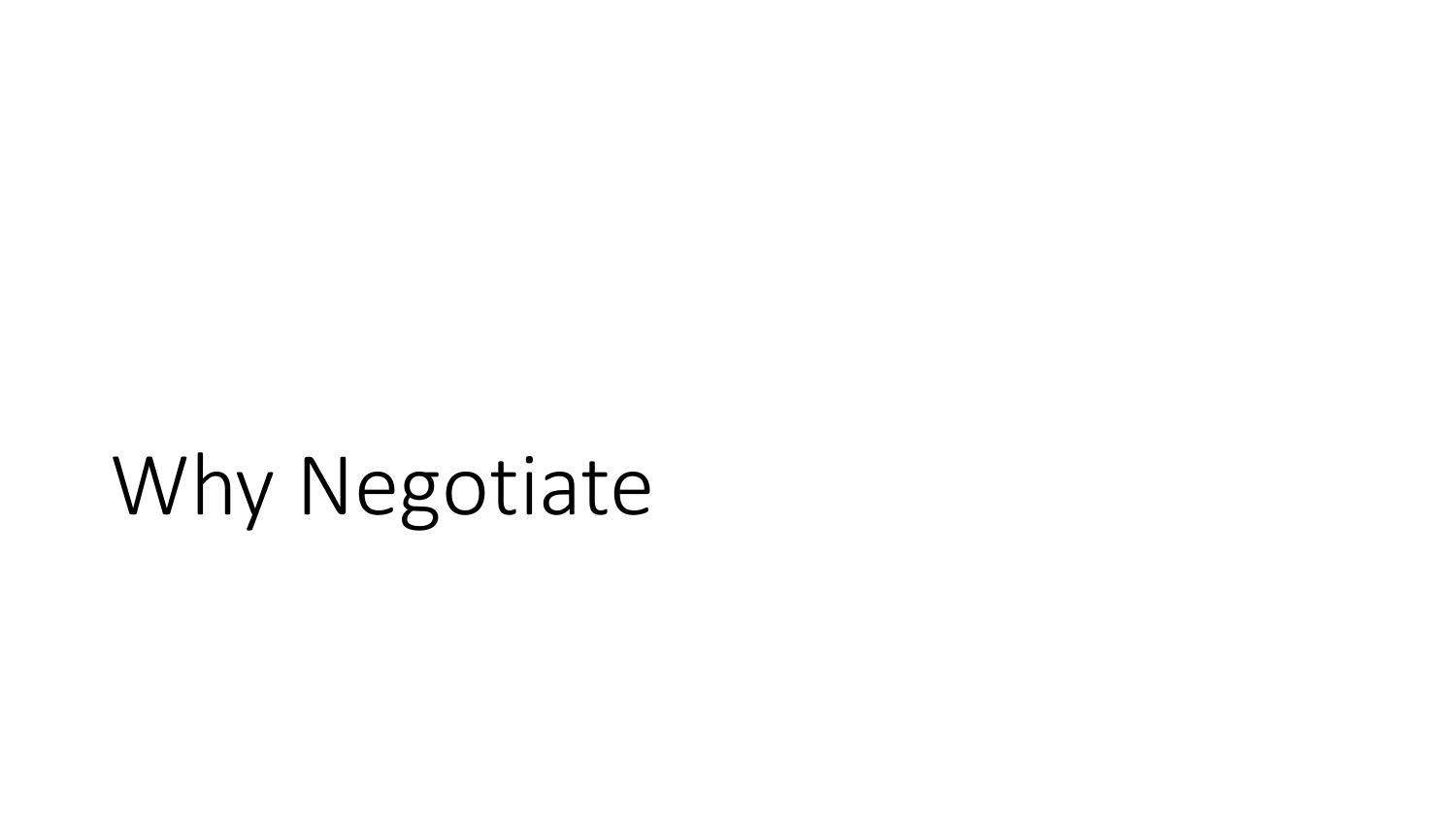Both receive 100k job offer at graduation

- Ruth doesn't negotiate, but
- Neil does and receives 111k

At 65, with identical 3% raises, there is a gap of 30,953 to Neil.

If he invests this 'extra' bit at 5% interest, the gap grows to 1.6M

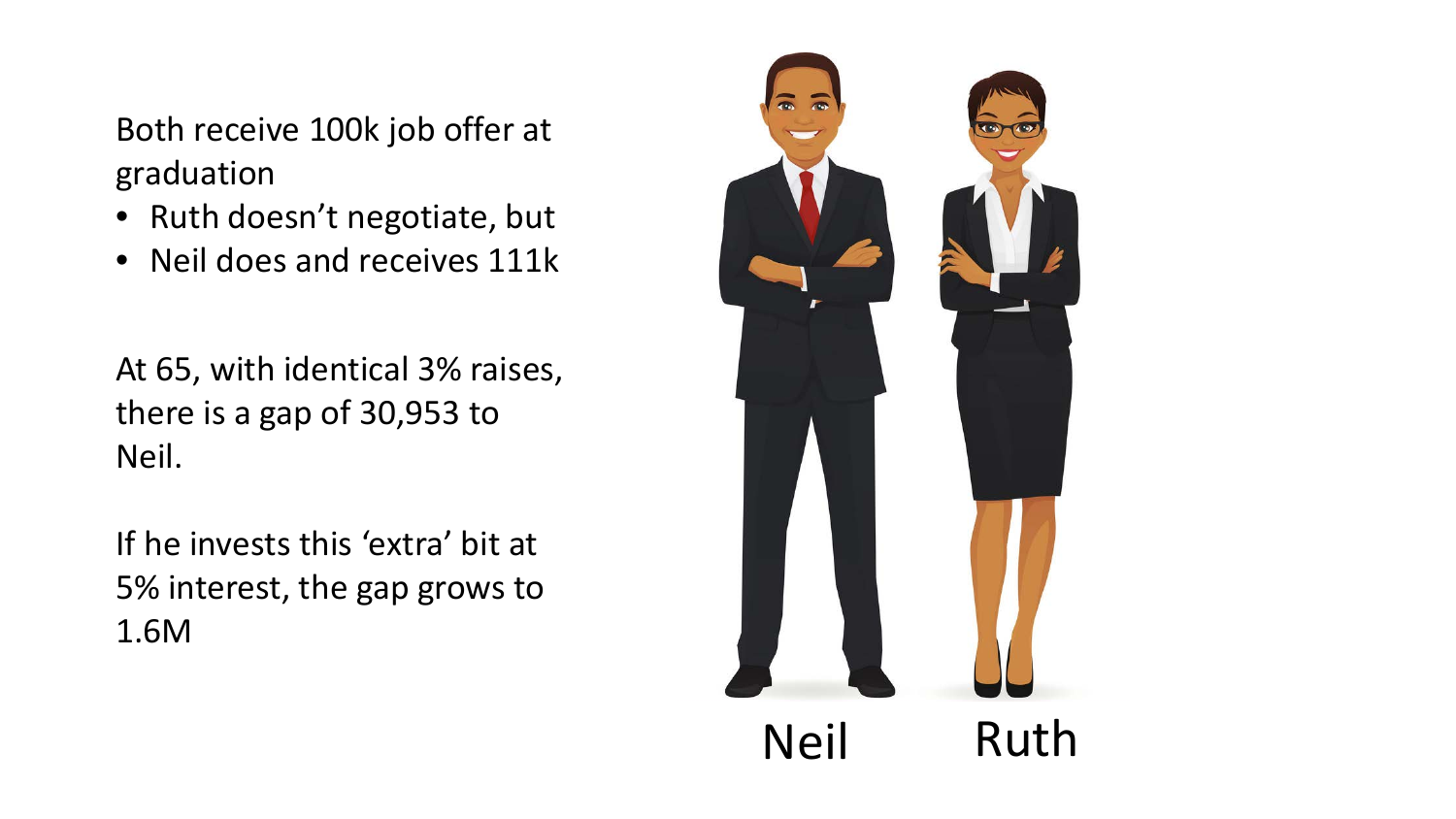What if he continues to negotiate, asking to be staffed to critical projects, visible assignments?

He develops his skills, broadens his network.

He will advance much more quickly, despite their equal skills and potential at hiring.

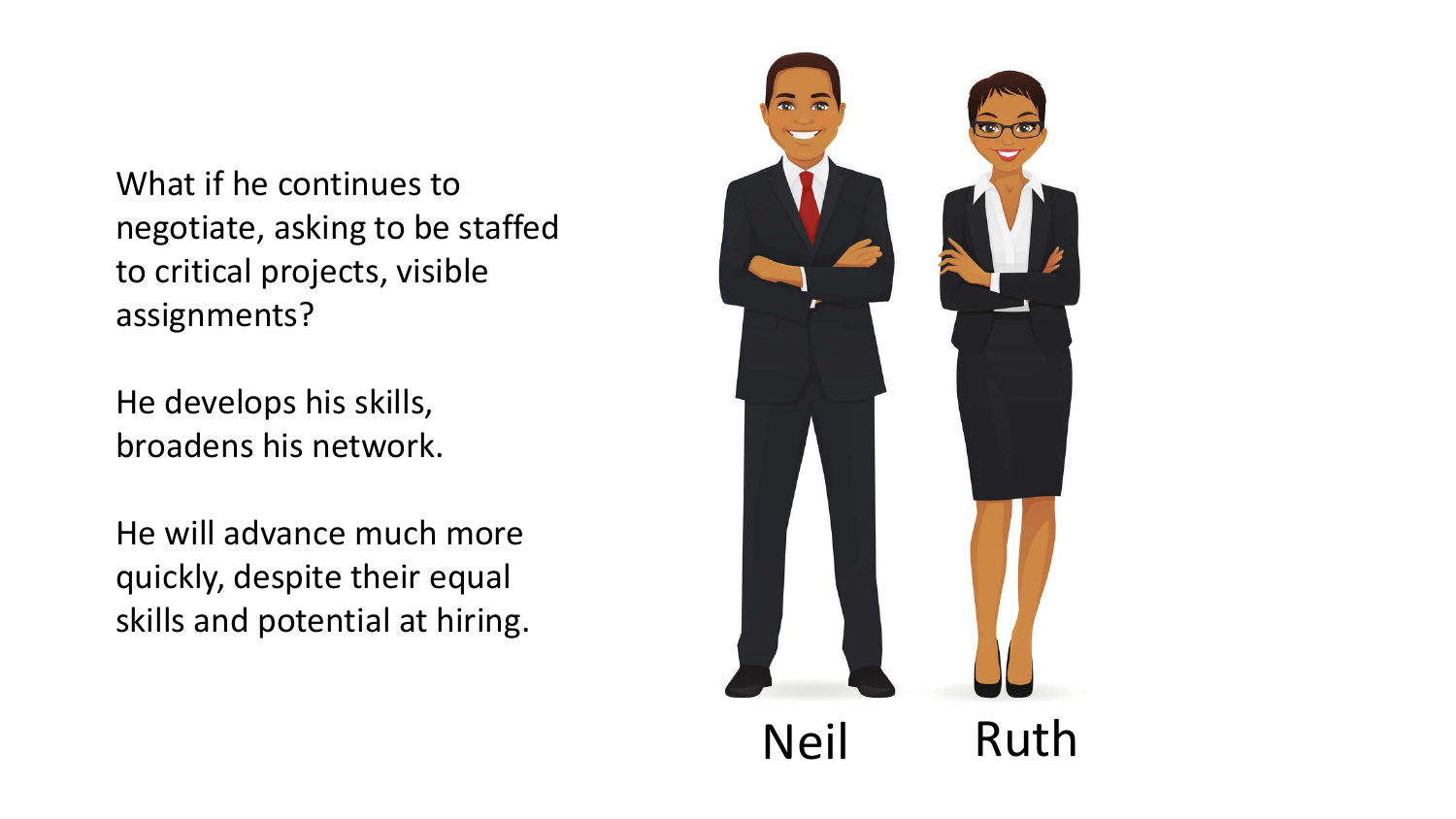Neil, and those like him, will fill more top spots over time.

Some of those men will be less qualified and less able than some of the women left behind.

Bad for the organization, and bad for Ruth, who may choose more satisfying alternatives.

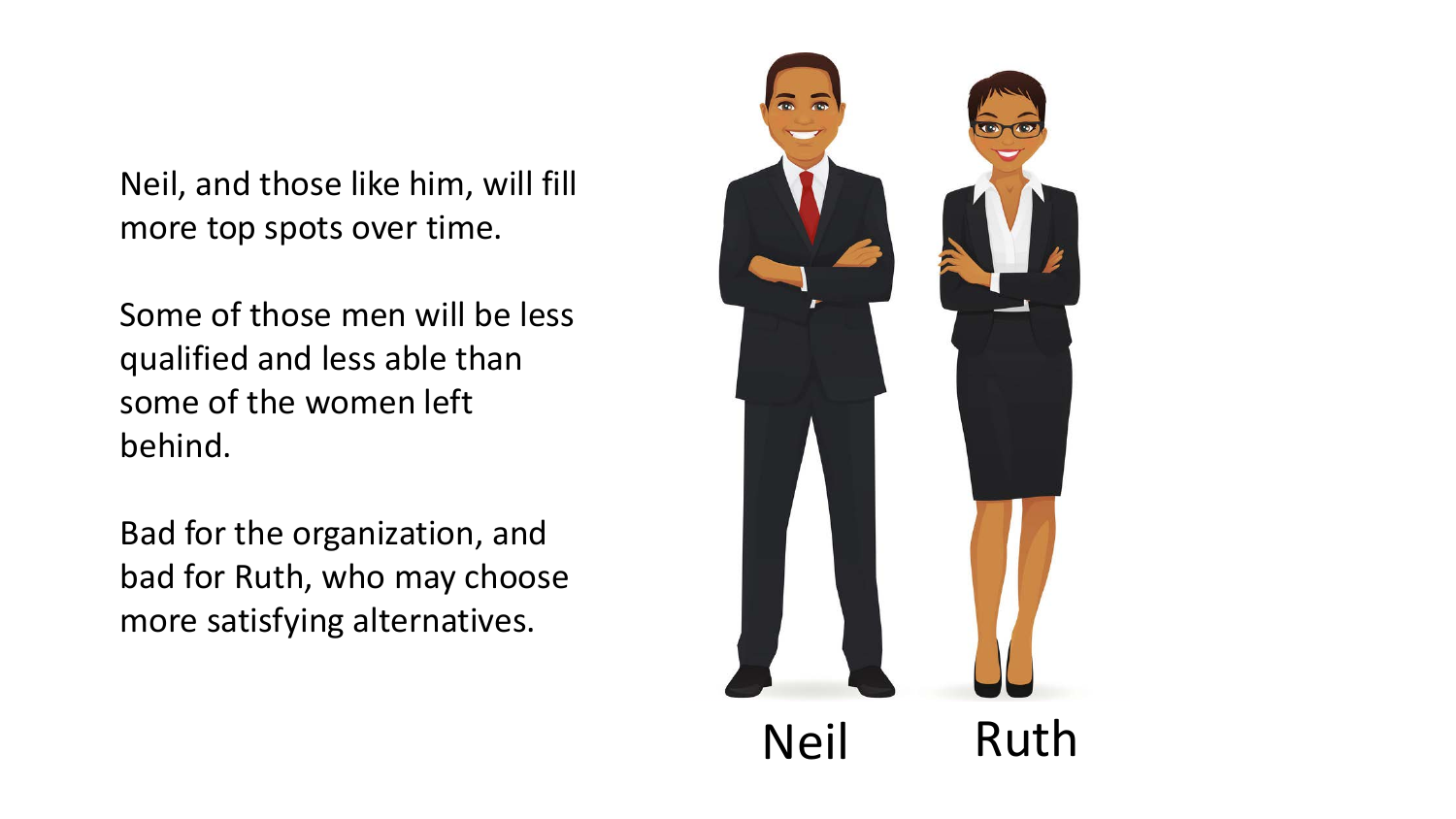# The Science of Negotiating While Female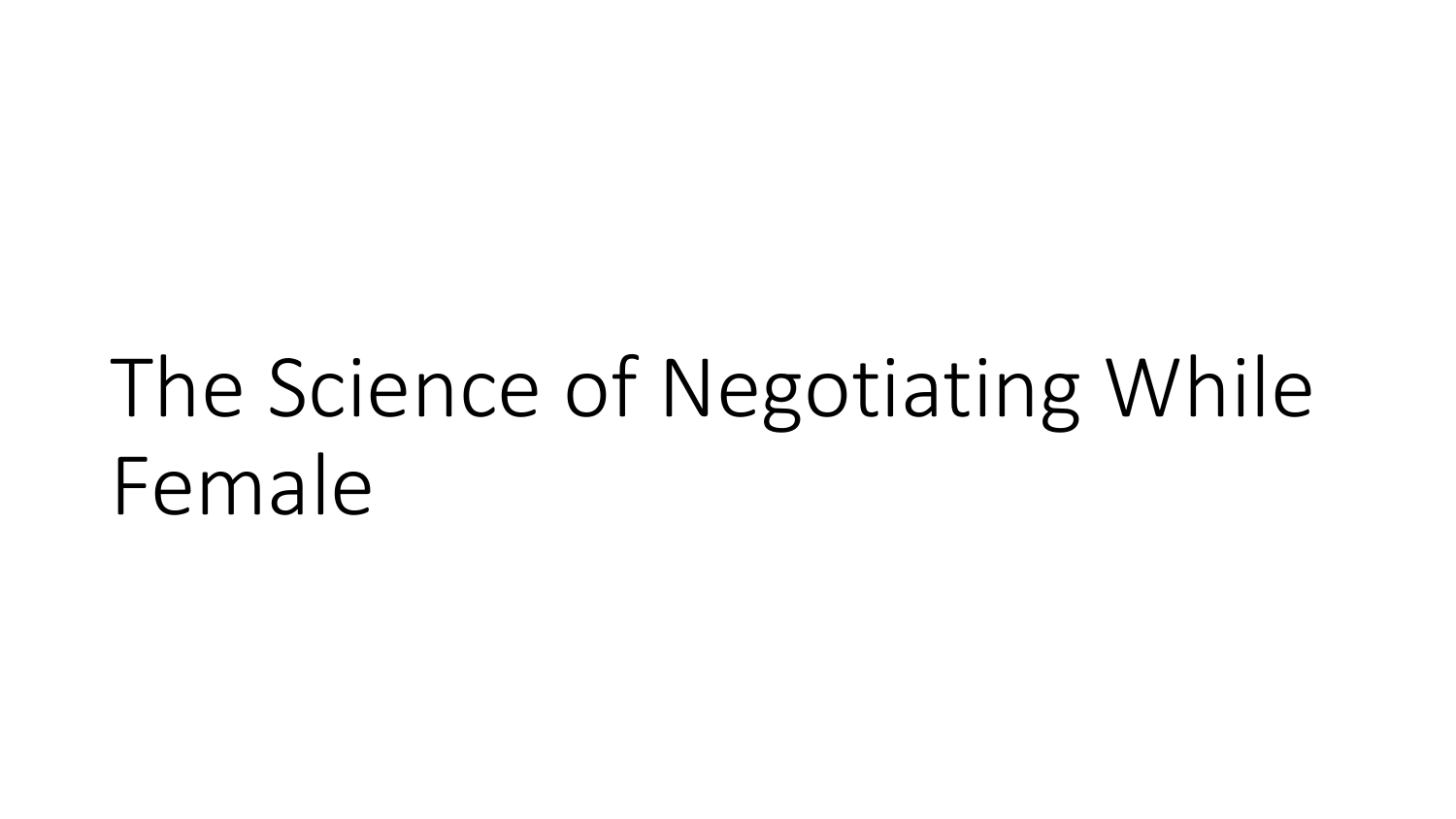

The High Cost of Avoiding Negotiation – and Positive Strategies for Change



Linda Babcock & Sara Laschever

1. Girls are taught to make relationships a priority and to focus on the needs of others **(be communal)**; think chores and toys and books and tv shows and how they are treated by others.

2. Socialized to be communal, women are concerned about their relationships and experience **anxiety about negotiating**.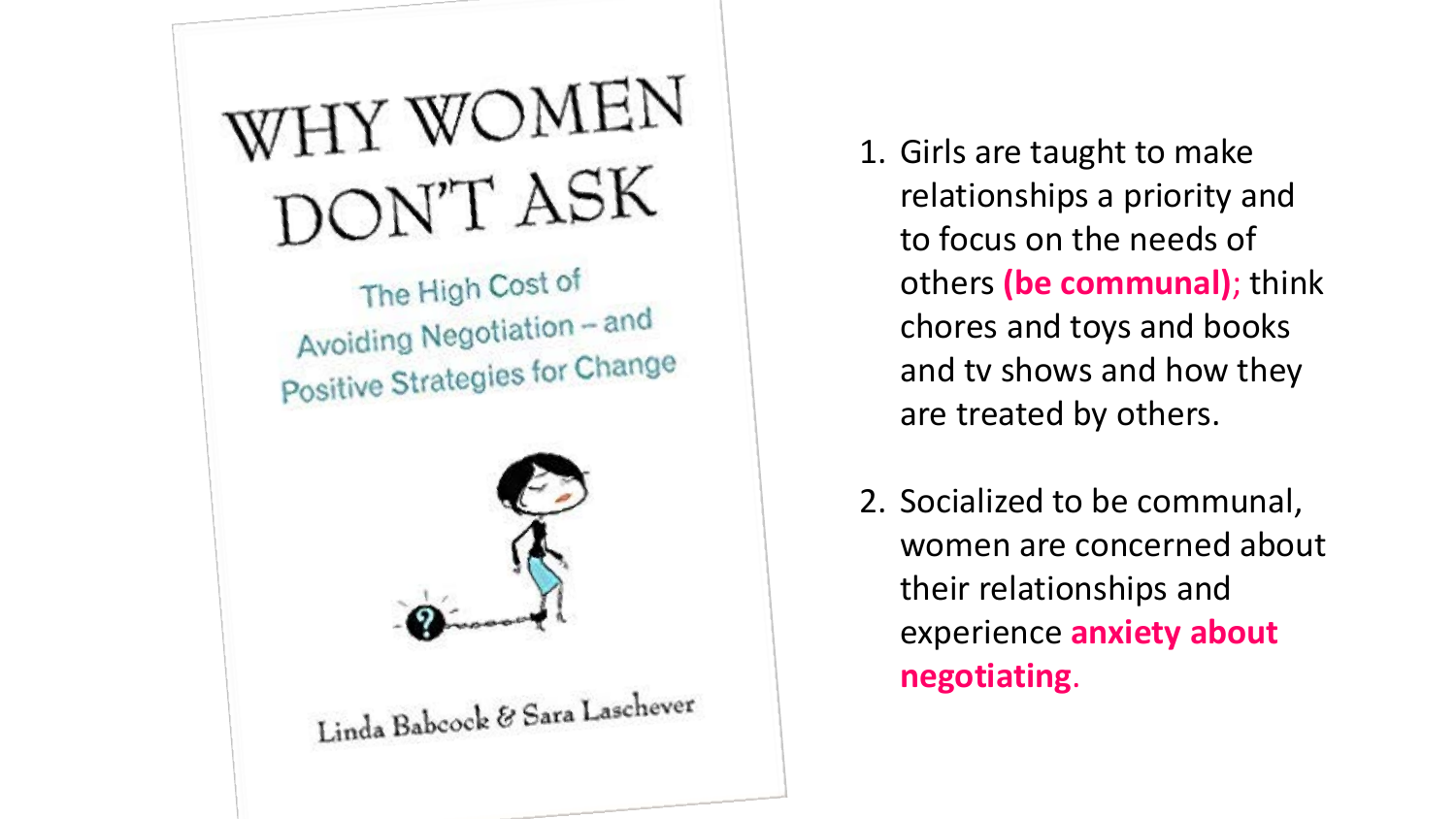# WHY WOMEN DON'T ASK

The High Cost of Avoiding Negotiation - and Positive Strategies for Change



Linda Babcock & Sara Laschever

It's not the case that men always out-negotiate women.

Rather, *situational factors* affect whether women are likely to ask and their outcomes when they do ask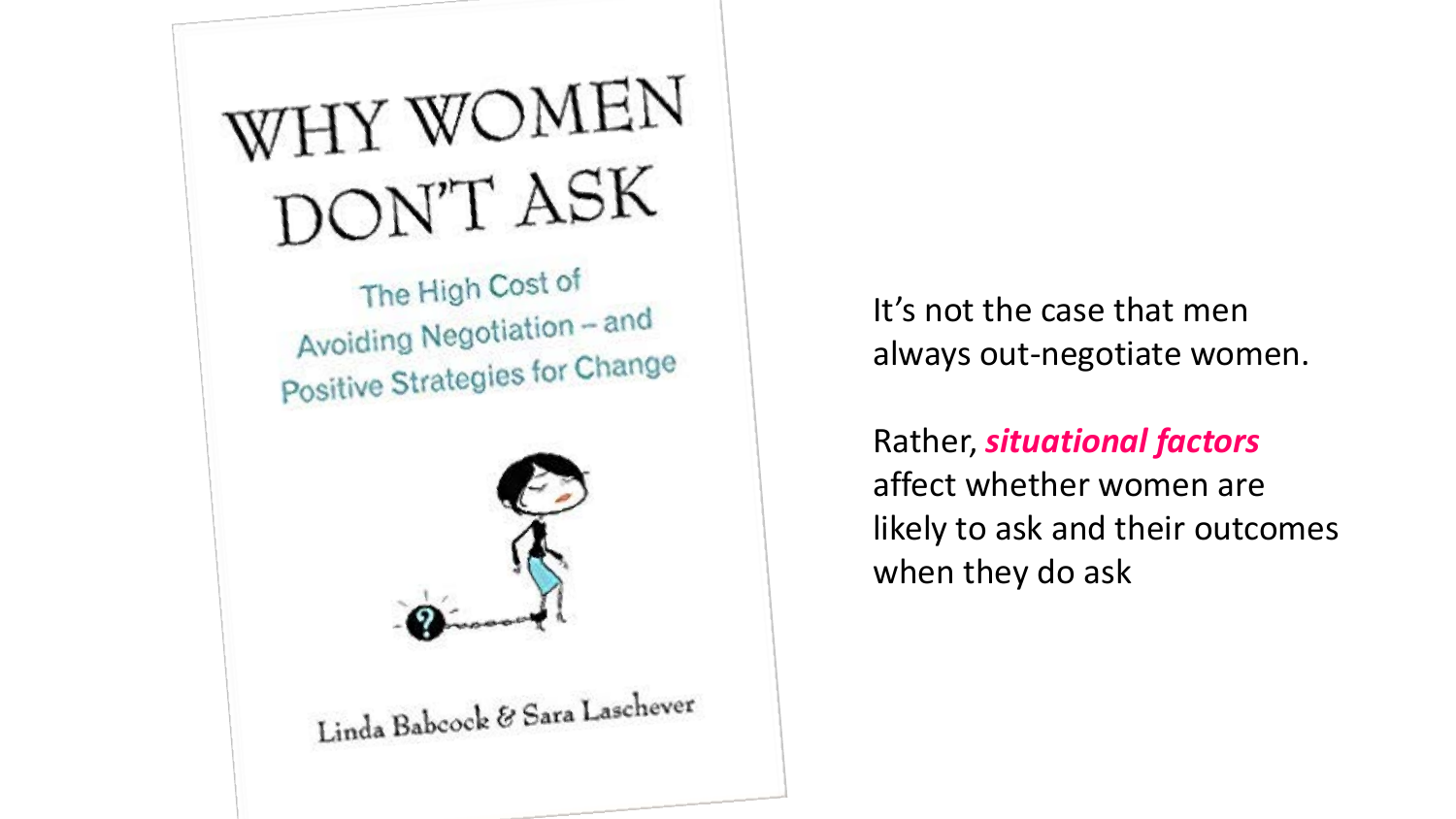### When Gender Differences?

- Rules around whether to negotiate are *ambiguous*
- Negotiating for oneself versus *for others*

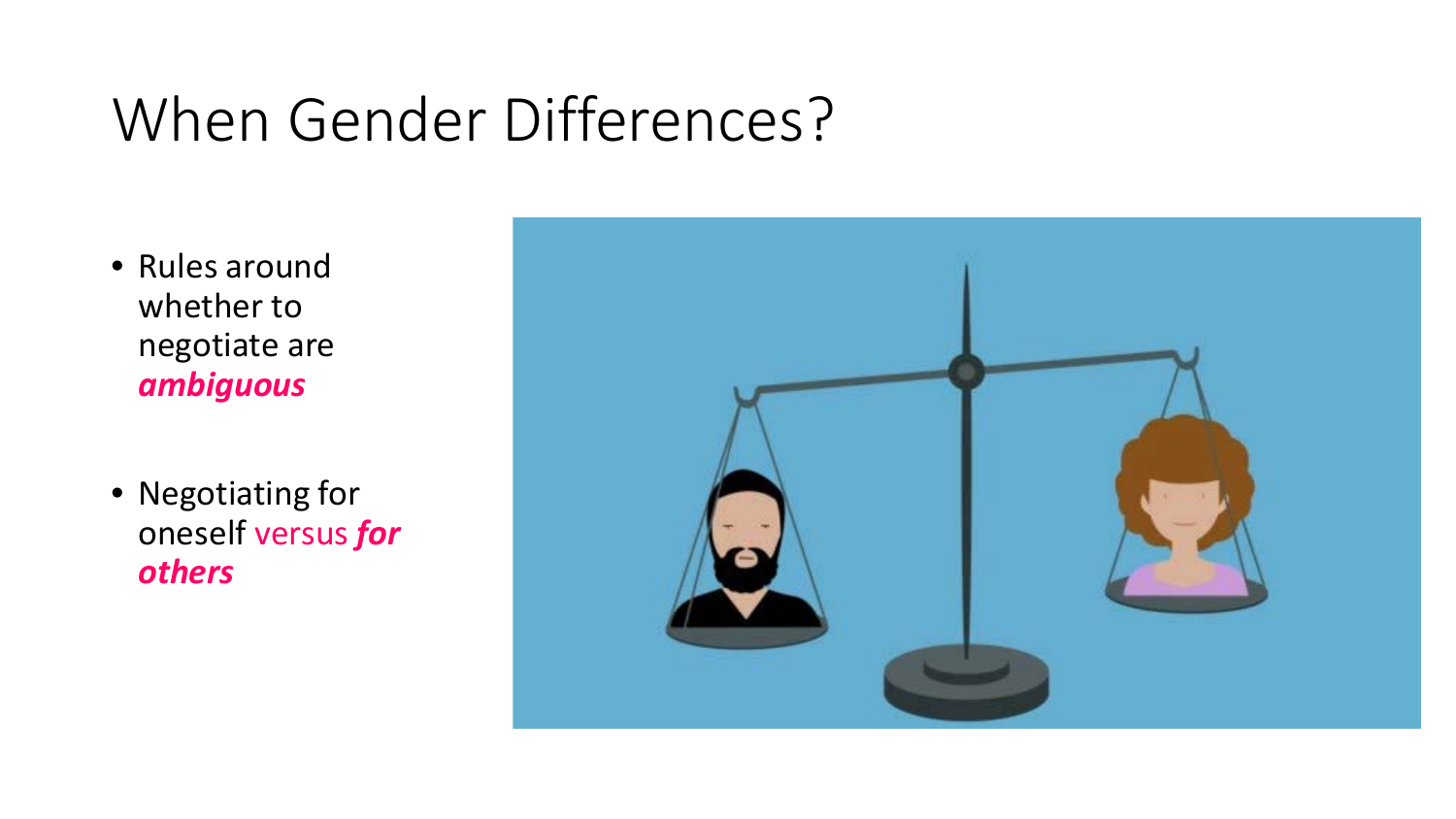### Low Salary Ambiguity on MBA Starting Salaries



When salary ambiguity is high (health services, real estate) versus low (starting MBA salaries in consulting, banking) men negotiated 10k more/year

Bowles, Babcock & McGinn, 2005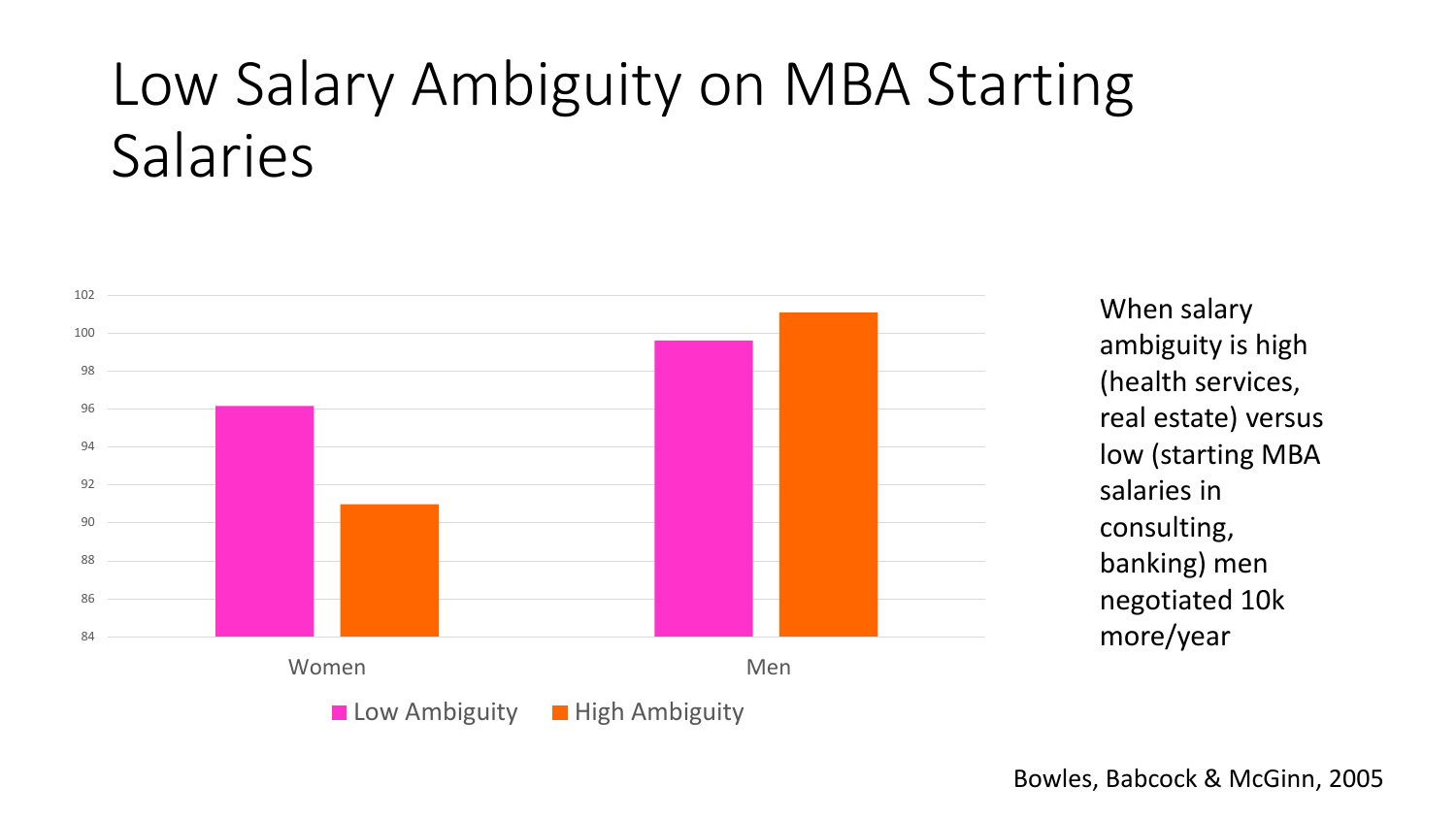### Implication

What can we conclude?

- Do not assume that issues are nonnegotiable.
- Gather data, especially from men on negotiation intentions, past negotiations, outcomes.

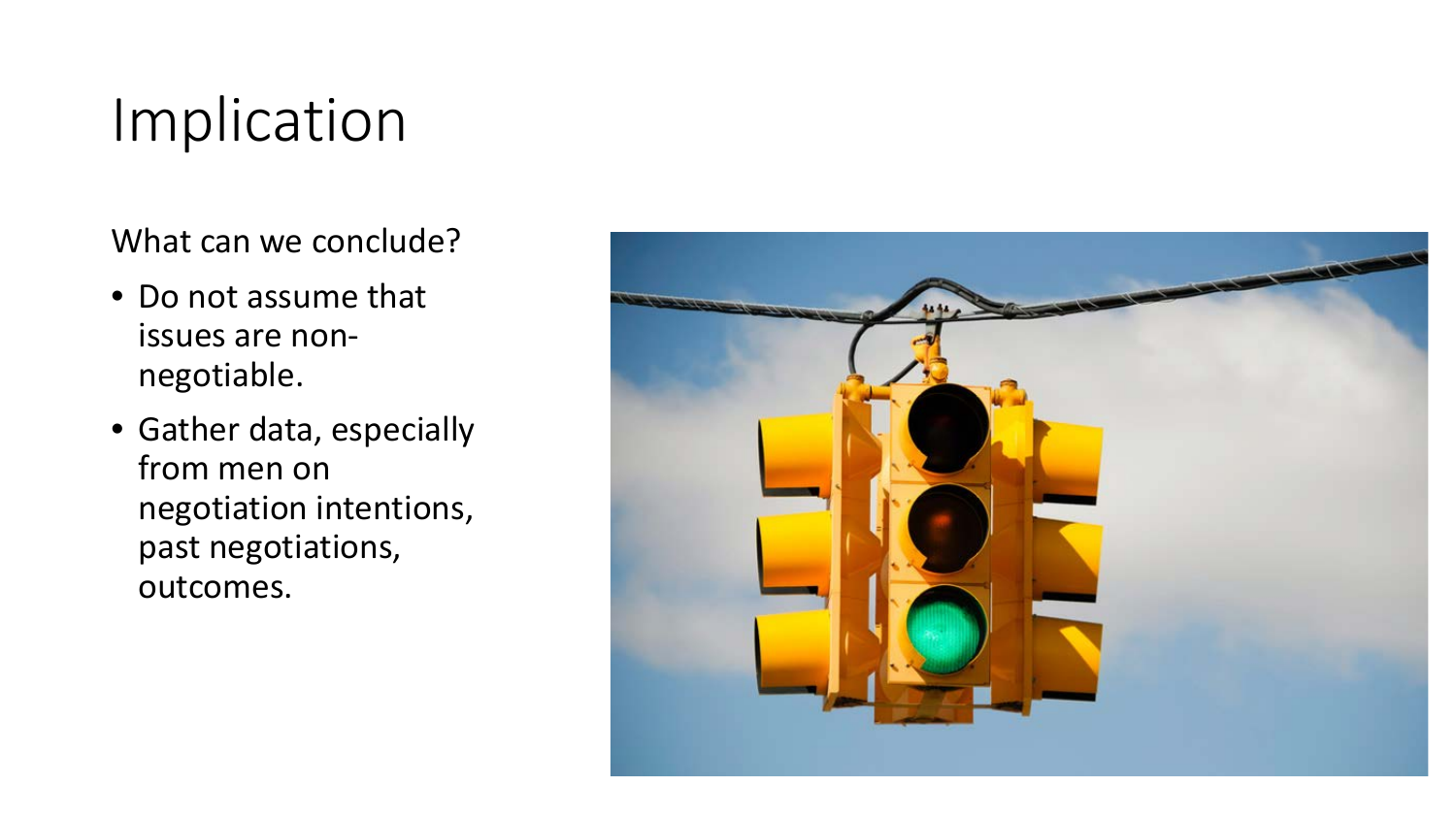Low Ambiguity (2)

Job ads described salaries as negotiable or not (List et al., 2012)

- Women were 3x more likely to **apply for jobs with negotiable salaries**.
- Women were more likely to negotiate when the salary was described as negotiable.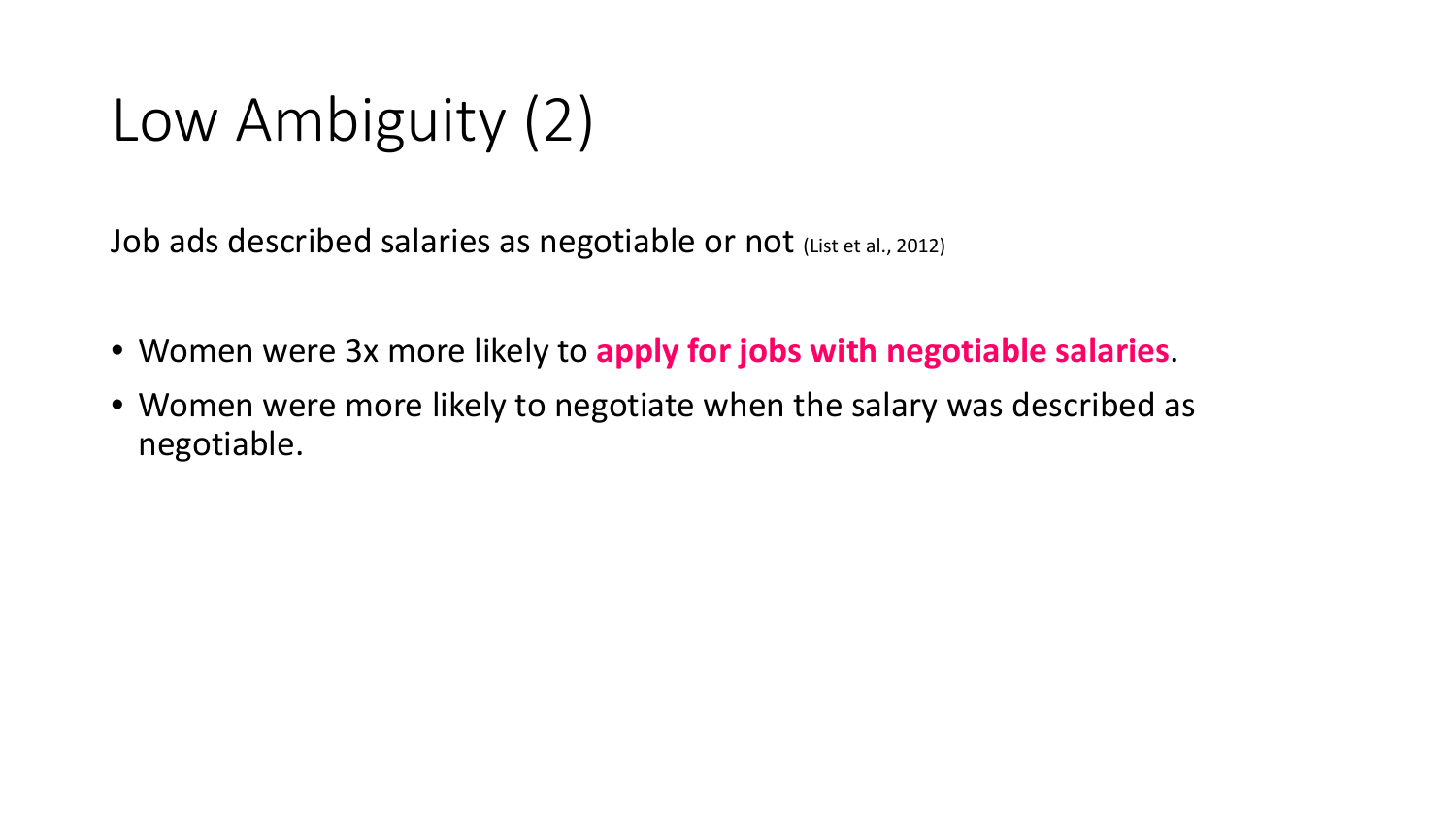### Low Ambiguity (2) (application likelihoods)

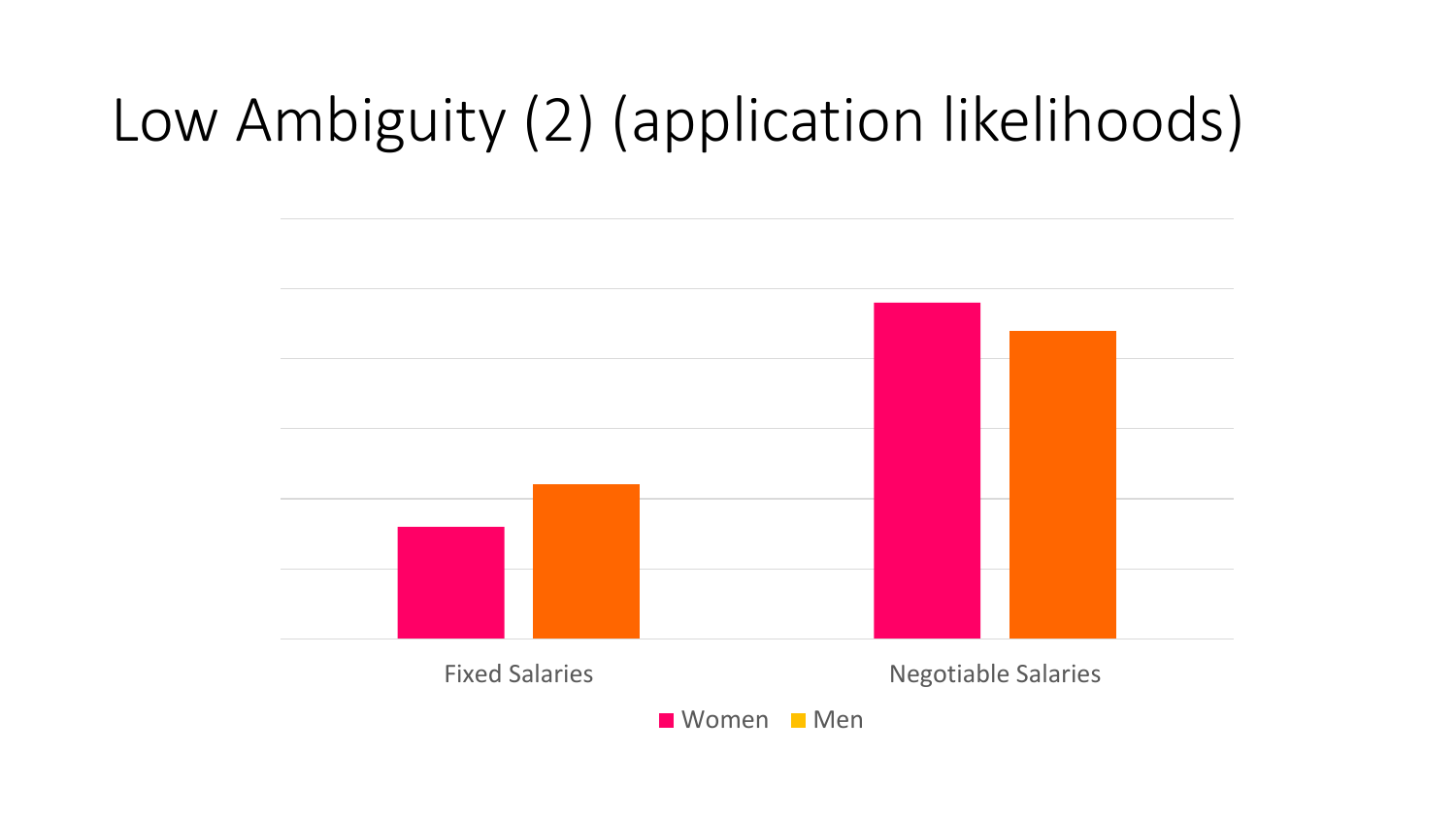### Implication

What can we conclude?

- Women assume negotiating is not appropriate, if it's not explicitly stated.
- Women are sensitive to context.
- To close the gender applications and pay gap, describe salaries as negotiable.

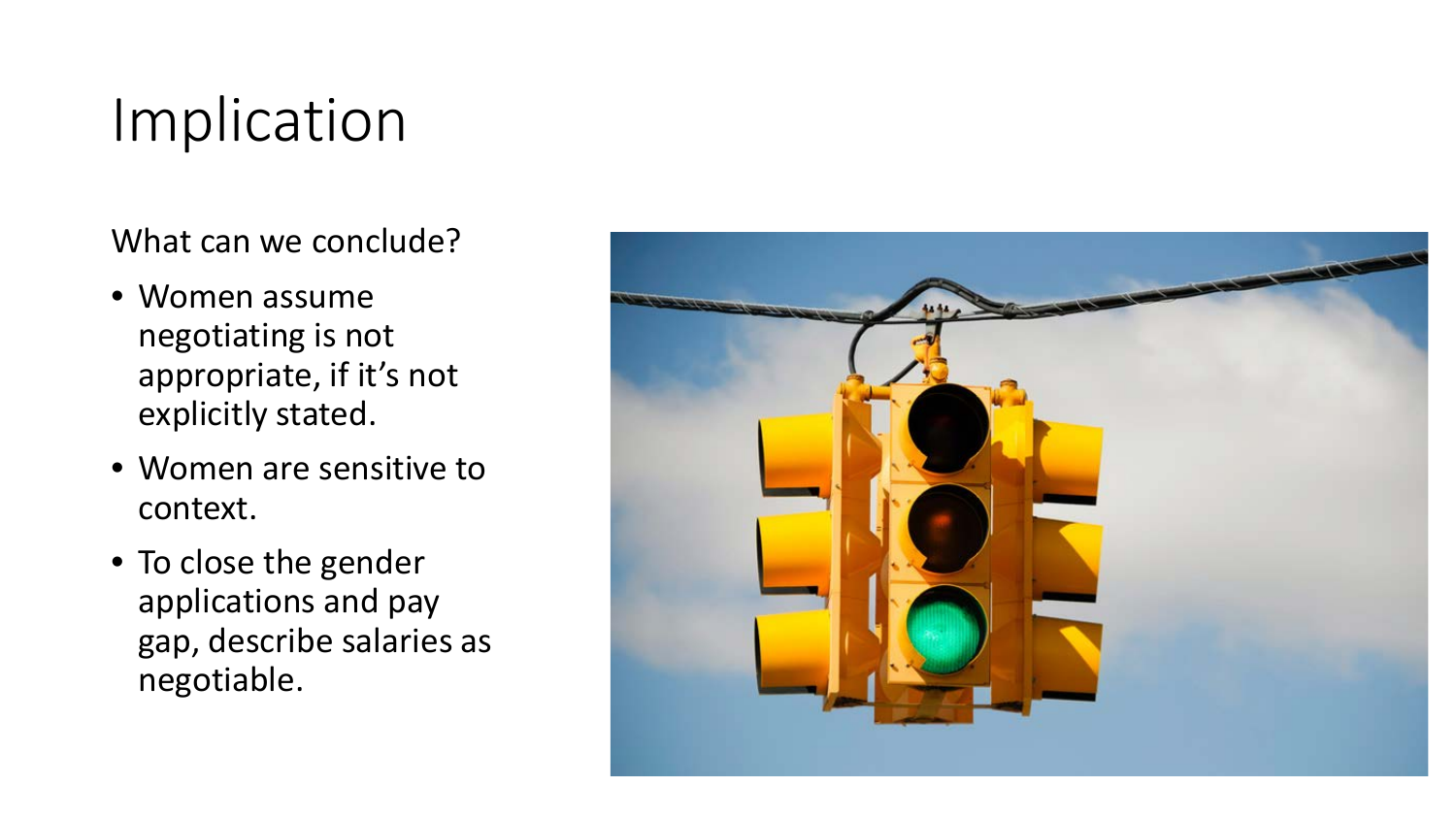### Advocating for Others



When negotiating for others, women get more than when they negotiate for themselves.

Bowles, Babcock & McGinn, 2005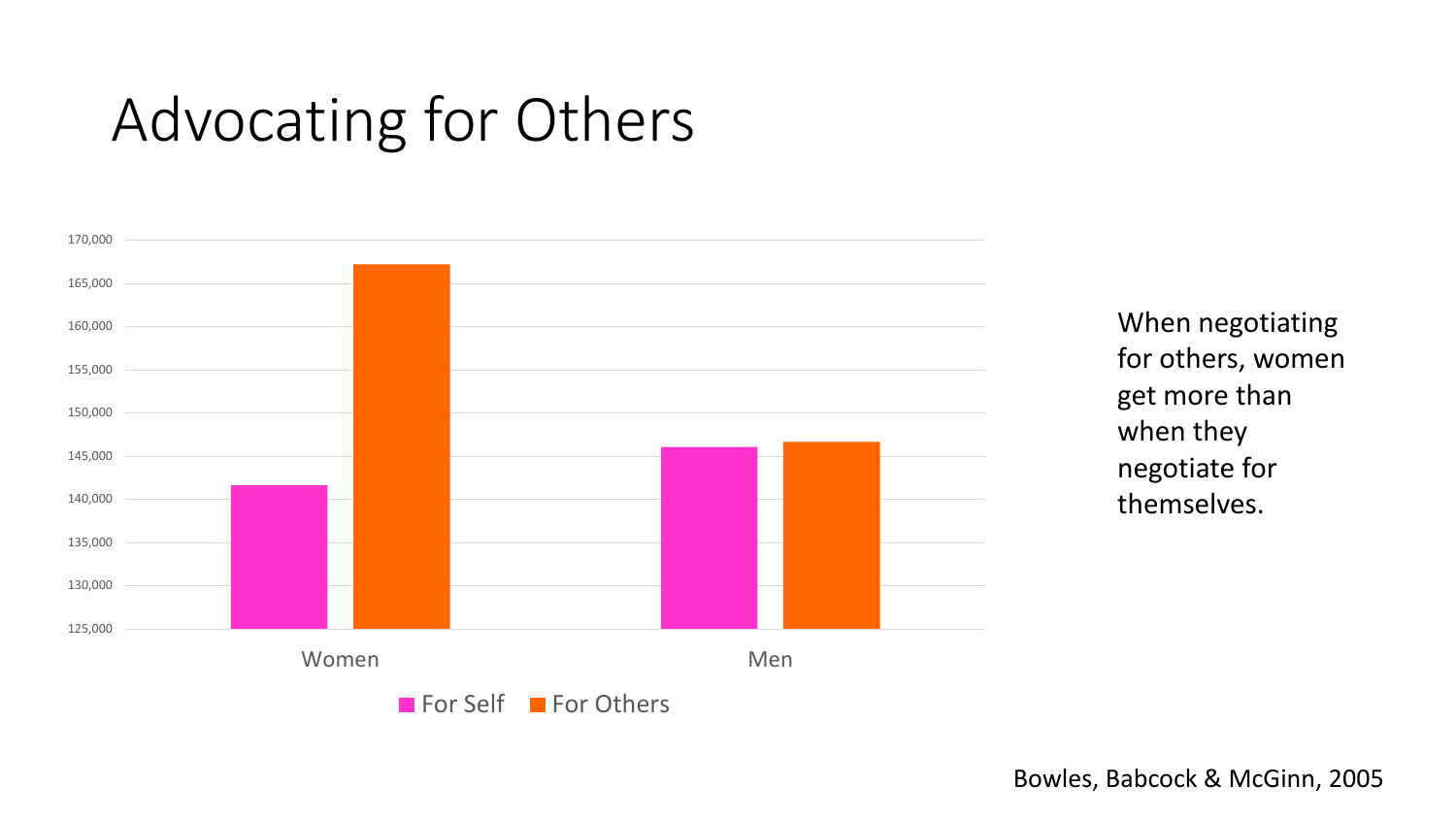### Implication

What can we conclude?

- Women are the best advocates for others.
- Women should negotiate for themselves as if they are someone they care about.
- Women should put on their 'agent's' hat when they negotiate.

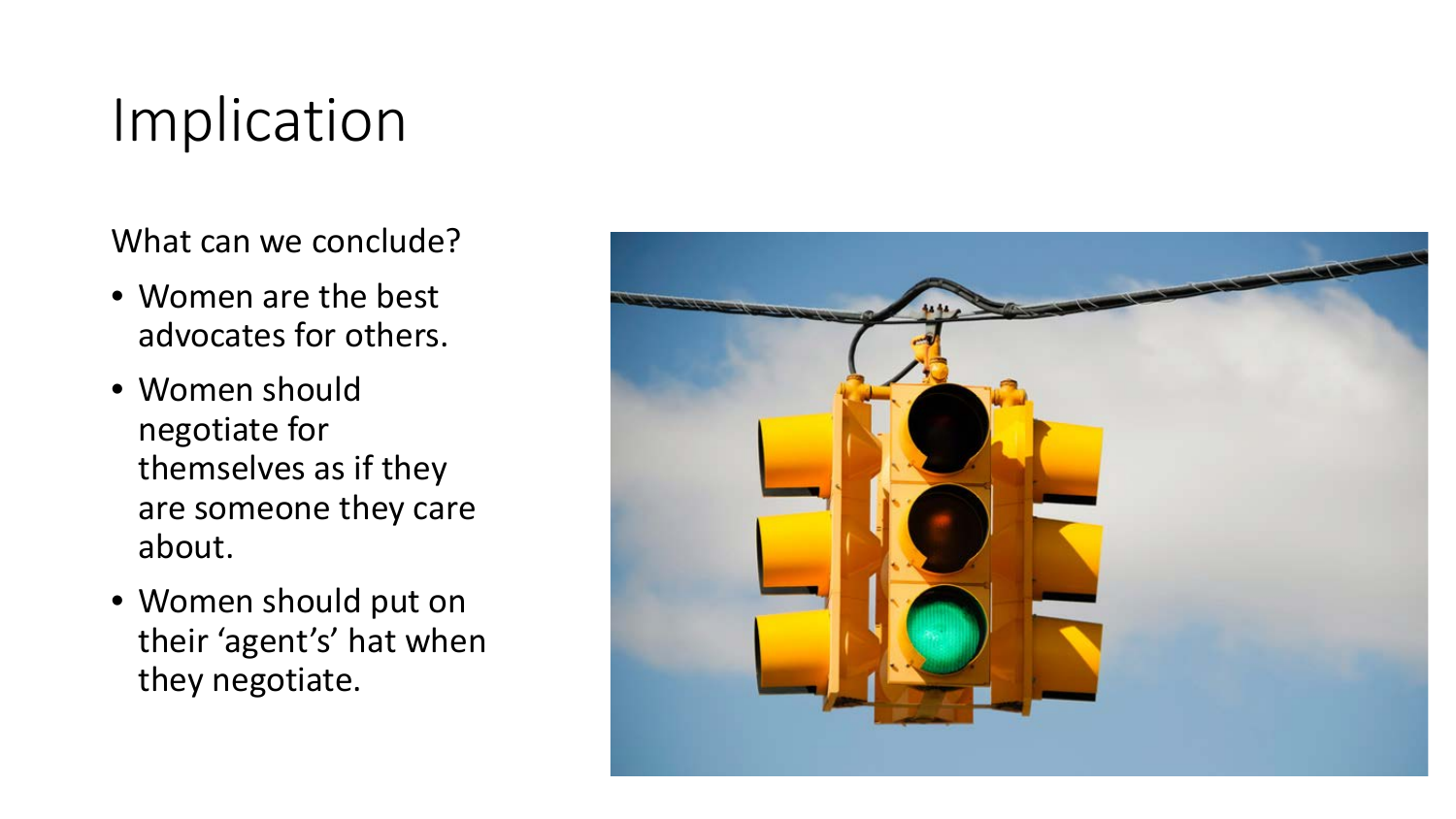![](_page_18_Picture_0.jpeg)

Yes, I should negotiate, but I still don't know how!

- When you believe you *have the skills* to do it well, you feel *challenged and do better*
- When you *do not believe* you have the skills to do it well, you feel *threatened and do worse*

O'Connor, Arnold & Maurizio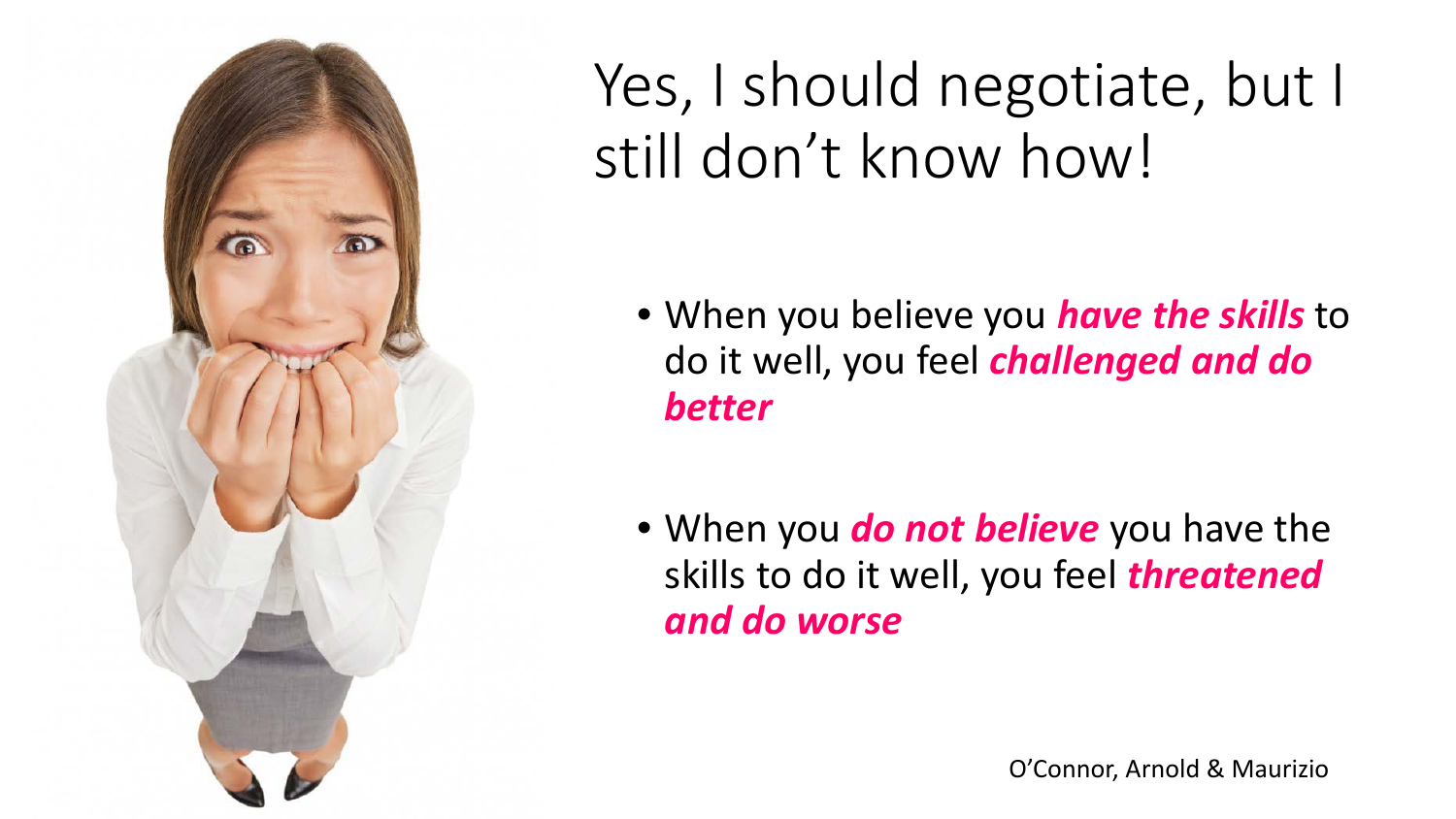## Tips and Tactics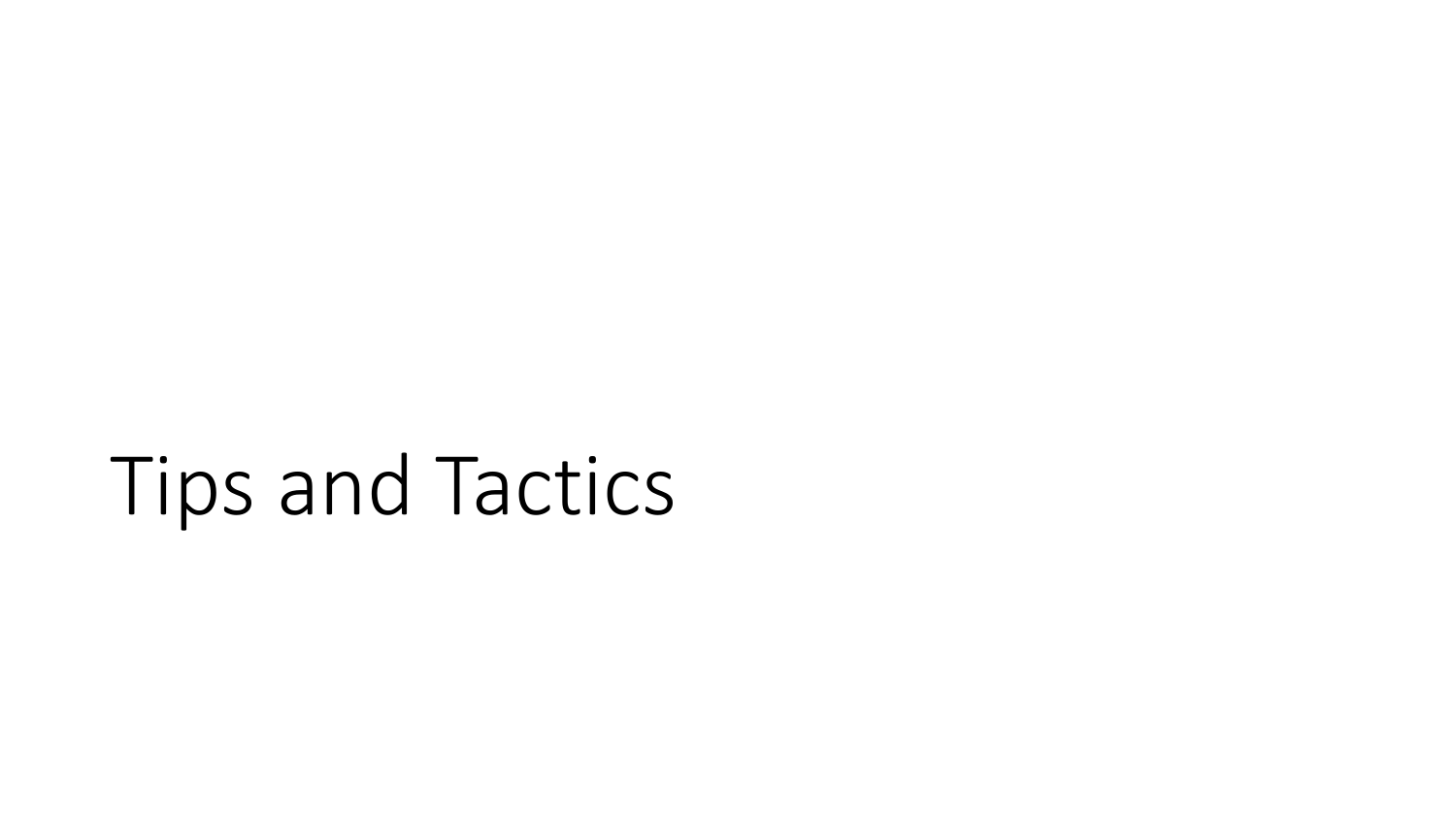### What Predicts How Well People Do?

![](_page_20_Picture_1.jpeg)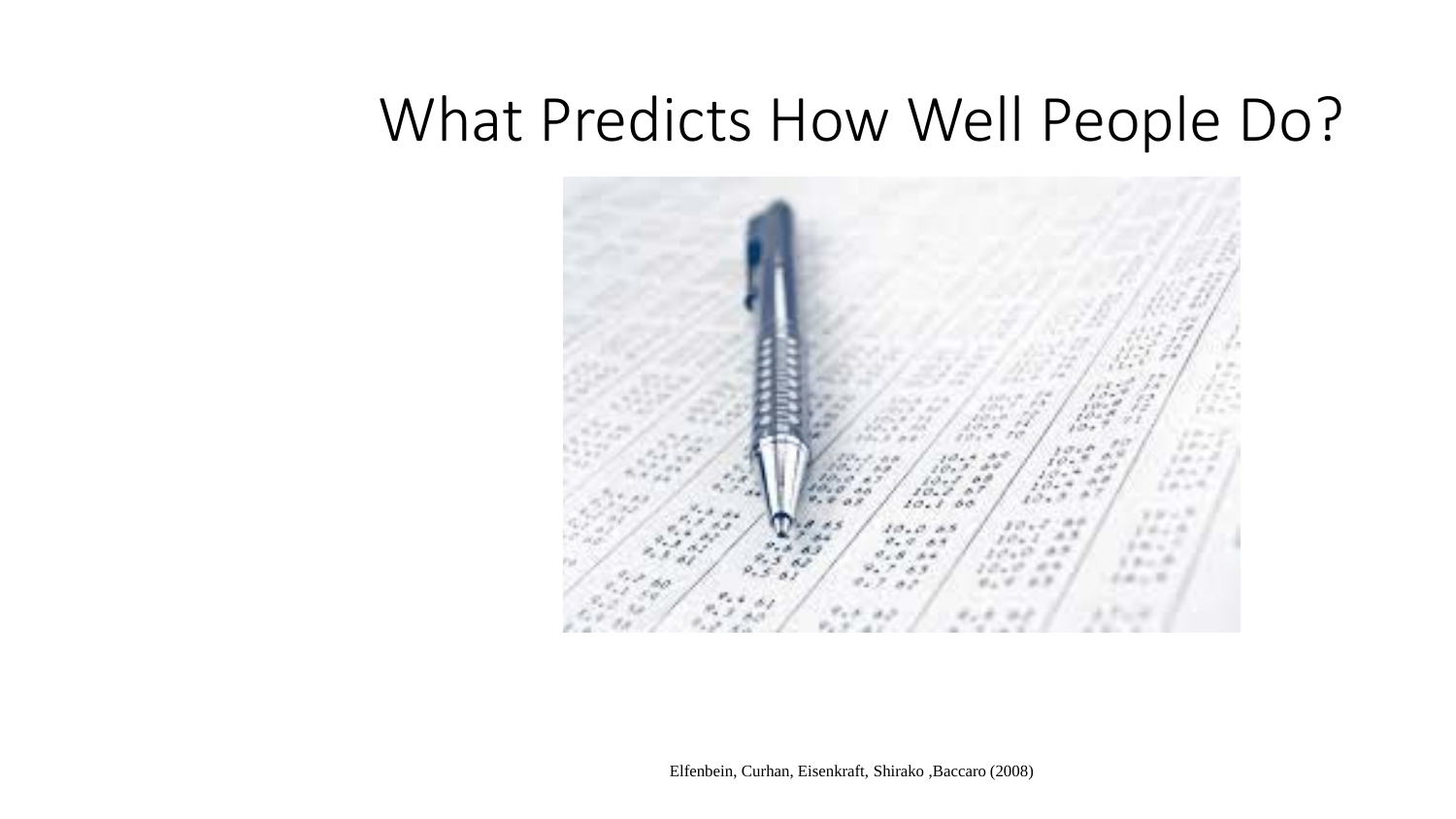![](_page_21_Figure_0.jpeg)

#### **If you can only do 3 things, do these:**

1. Be **positive** 2. Develop **selfconfidence**, **3. Persist** to meet your own goals (every no as a 'not yet')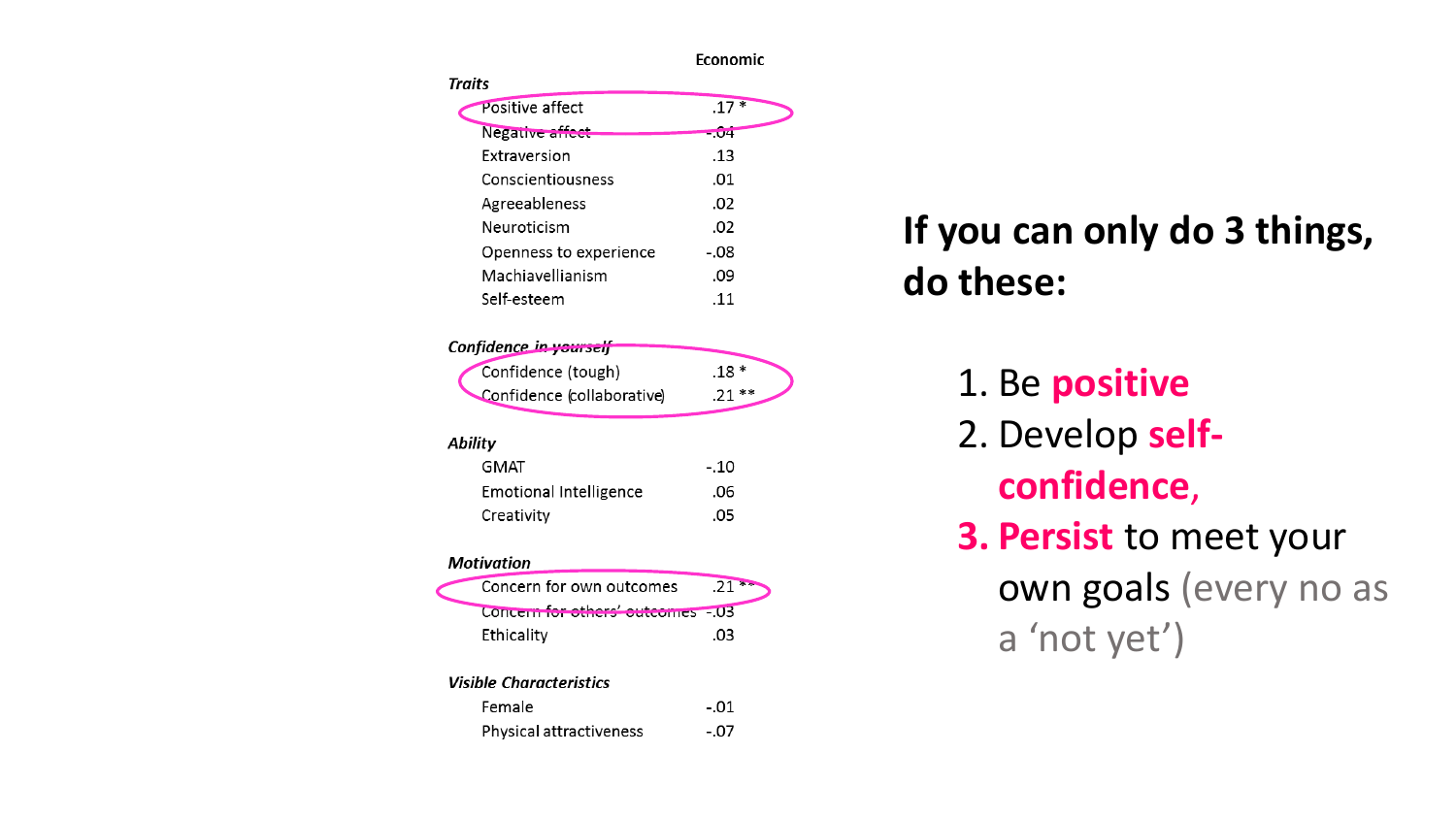Think about your negotiation in 3 phases

- 1. Opening
- 2. Discussion
- 3. Offer exchange

![](_page_22_Picture_4.jpeg)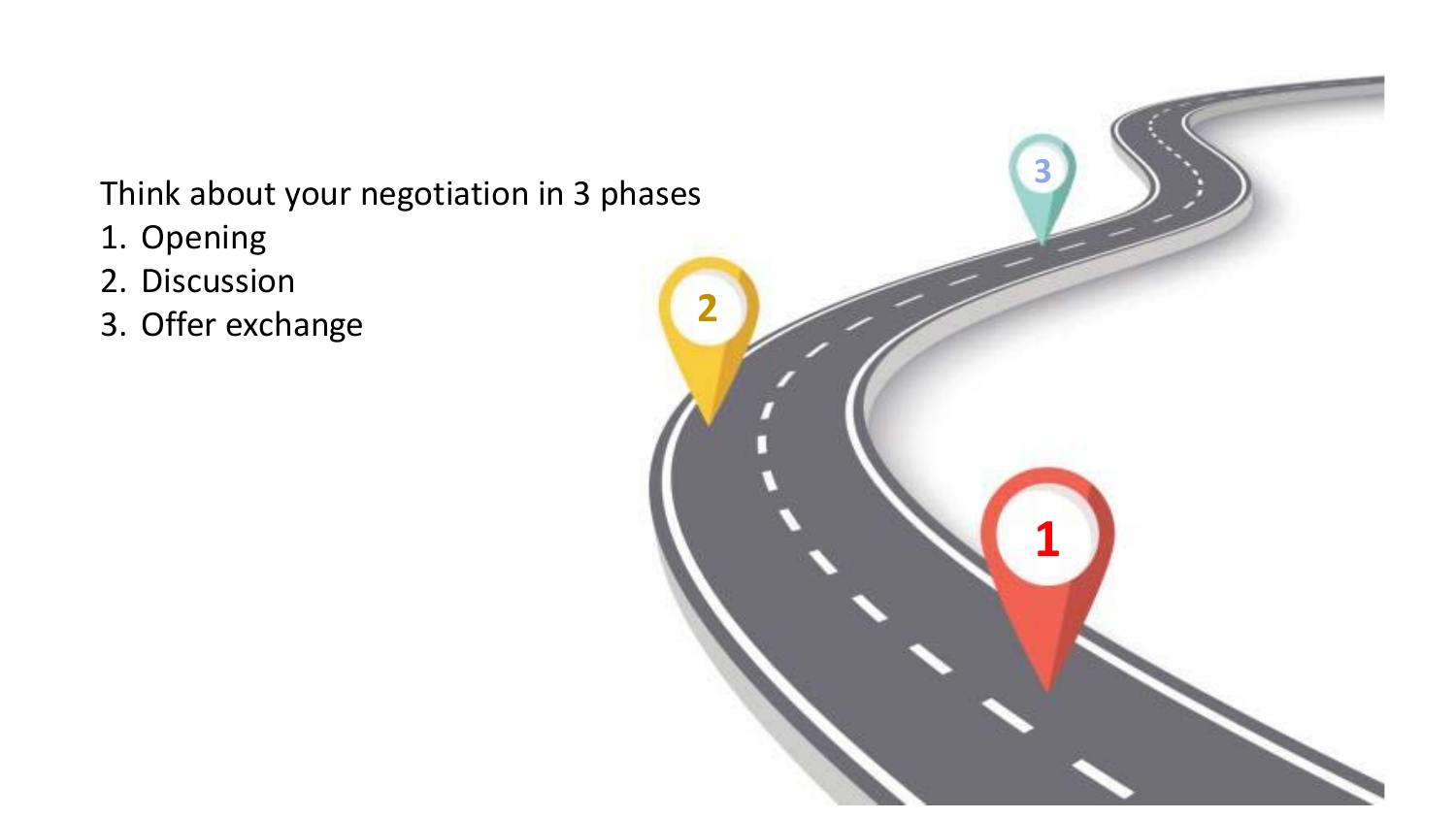#### **Offer exchange:**

- Create packages that allow tradeoffs
- No unilateral concessions
- Continue to check against priorities
- Persist!

**2**

#### **Discussion:**

- Agree on the process (timing, meetings)
- Inquire, give away bits of information, talk about interests
- Brainstorm
- Probe for constraints, watch for areas of flexibility and rigidity
- Look for areas of mutual agreement

#### **Opening:**

**1**

**3**

- Make small talk
- Create positive energy
- Build rapport
- Boost your likeability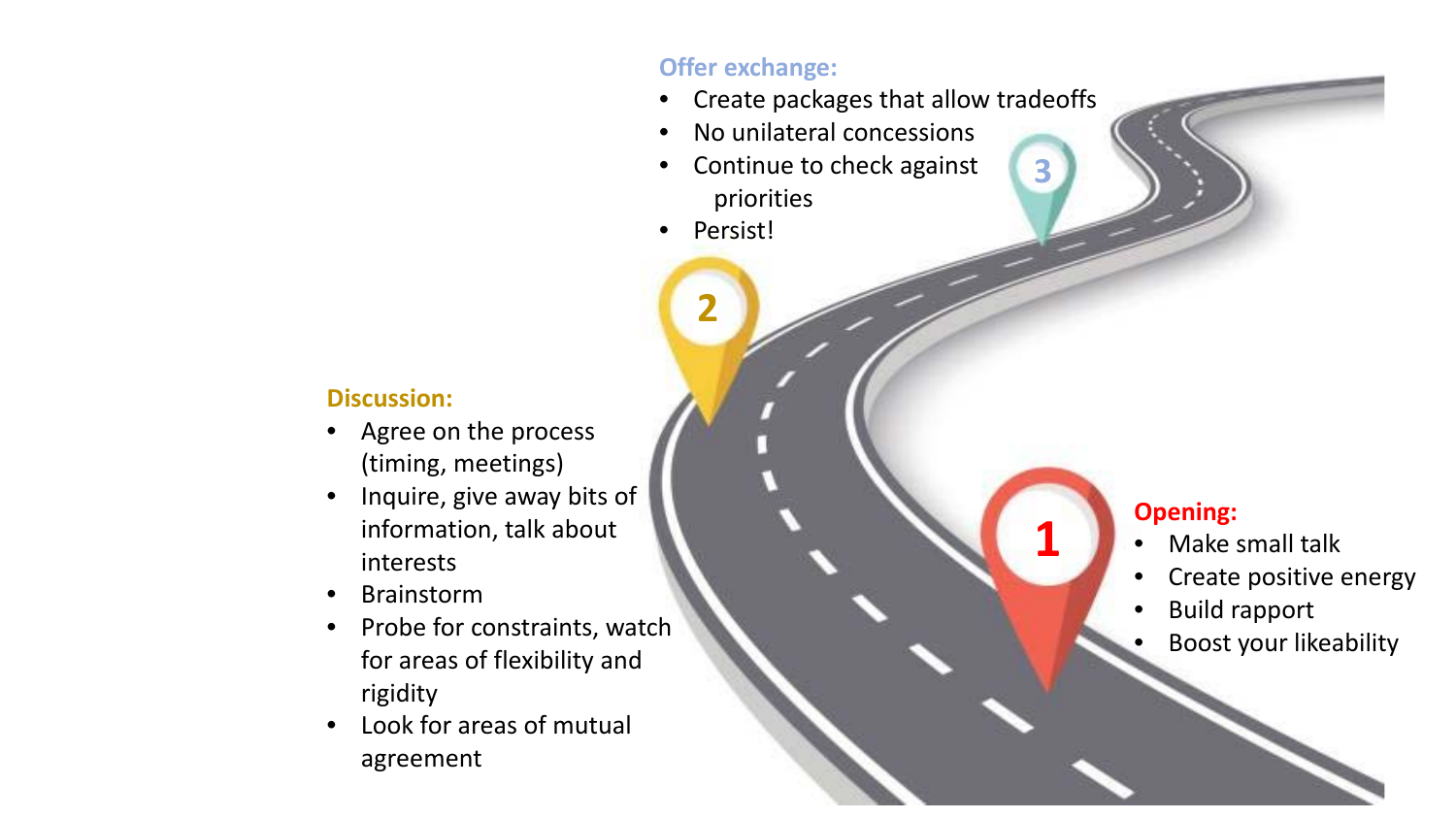#### **Prepare**

- Do your research
- List your (prioritized) interests
- Set ambitious goals
- Consider what is in it for them
- Note what you can offer to get what you want
- Plan for your opening

#### **Offer exchange:**

- Create packages that allow tradeoffs
- No unilateral concessions
- Continue to check against priorities
- Persist!

**2**

- **Discussion:**
- Agree on the process (timing, meetings)
- Inquire, give away bits of information, talk about interests
- Brainstorm
- Probe for constraints, watch for areas of flexibility and rigidity
- Look for areas of mutual agreement

#### **Opening:**

**1**

**3**

- Make small talk
- Create positive energy
- Build rapport
- Boost your likeability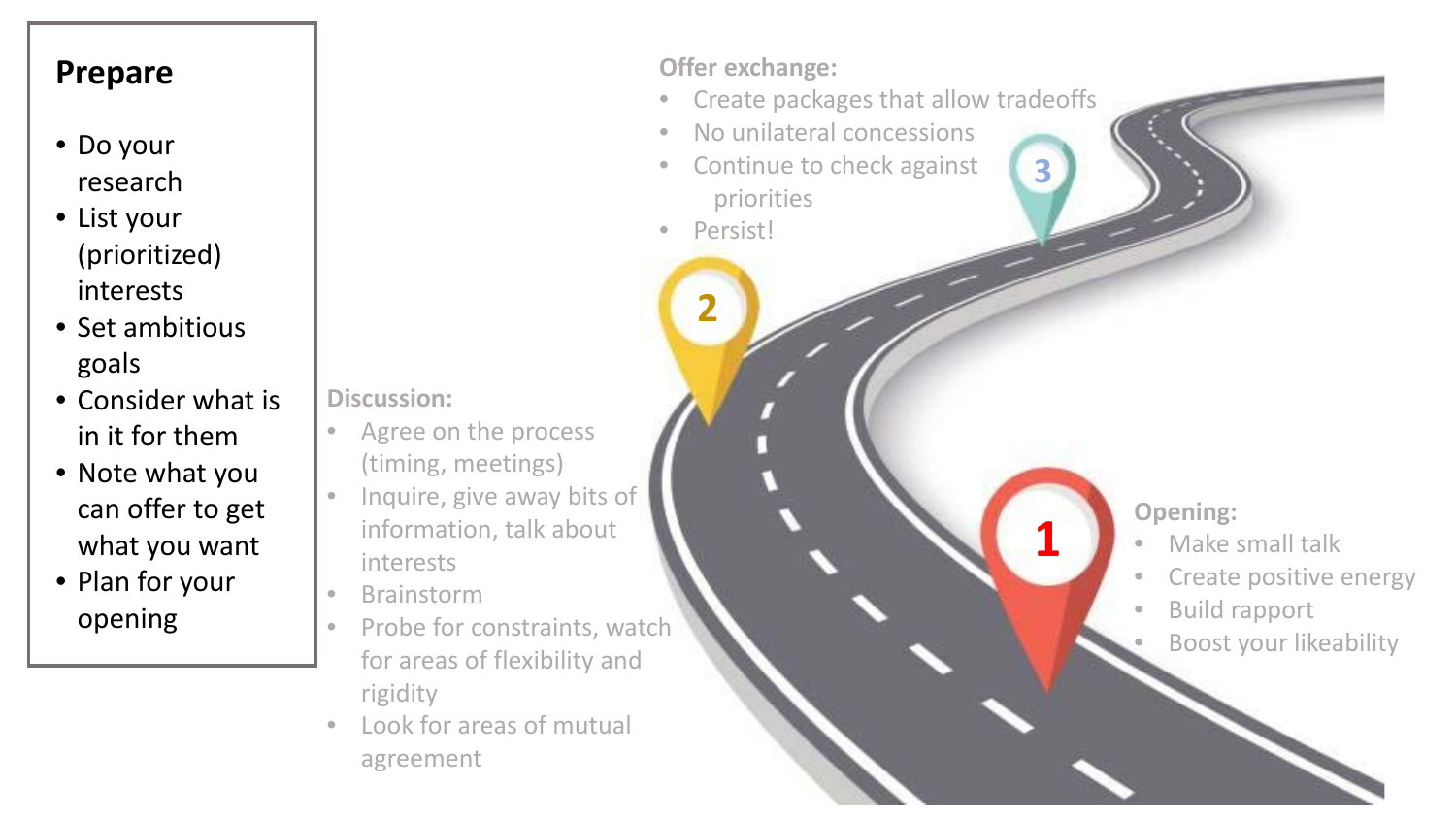### Okay, but What If I'm Still Freaked Out?

Reframe how you think of 'negotiation'

![](_page_25_Picture_2.jpeg)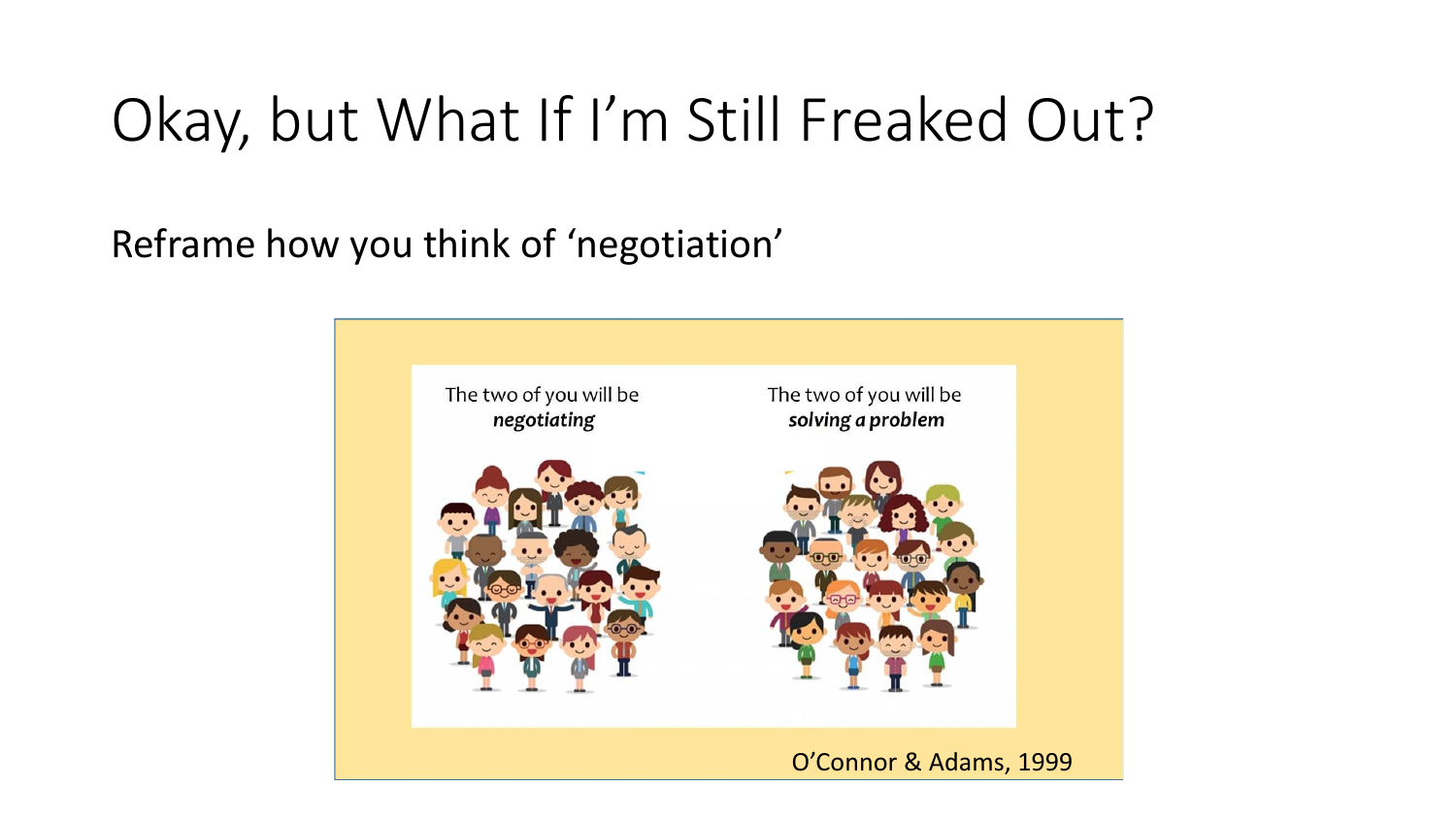#### The two of you will be *negotiating* The two of you will be *solving a problem*

- **Optimism** about reaching an outcome, building a relationship
- **Quality** of outcome
- **Satisfied** with outcome, other person, and **interest** in working together again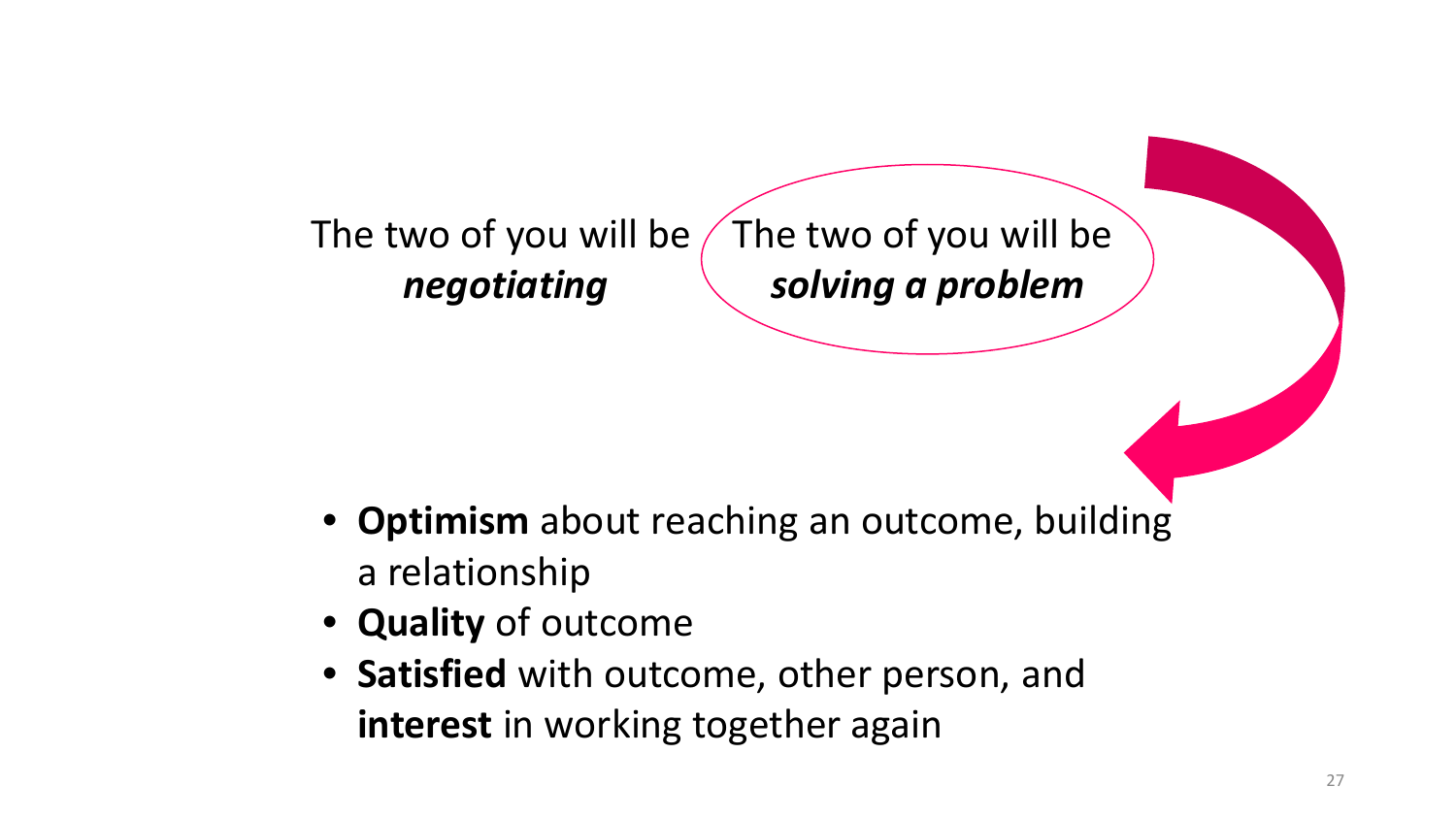# An Uncomfortable Truth: How We Do It Is Critical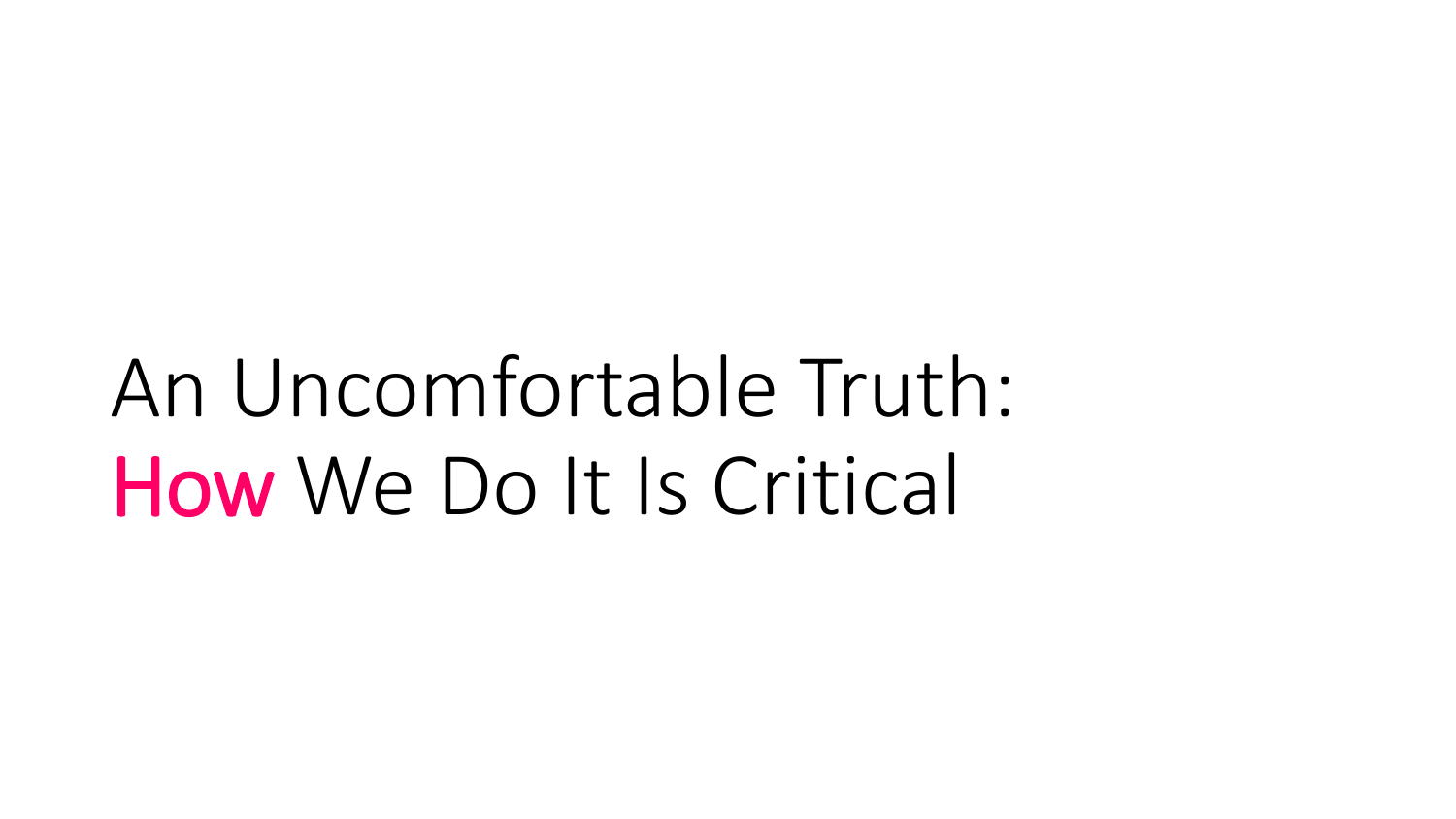### Hard Truths About Negotiating While Female

#### Truths

- Stereotypes are descriptive and prescriptive.
- Stereotypes of women include**: less competent, less expert, less rational, and less agentic** than men (being a woman and being an excellent negotiation are opposed)
- When women behave agentically (rather than communally), they violate a gender stereotype and can suffer backlash
- When they behave communally, they do well

#### How

- How women negotiate is critical
- Emphasizing benefits to group and organization help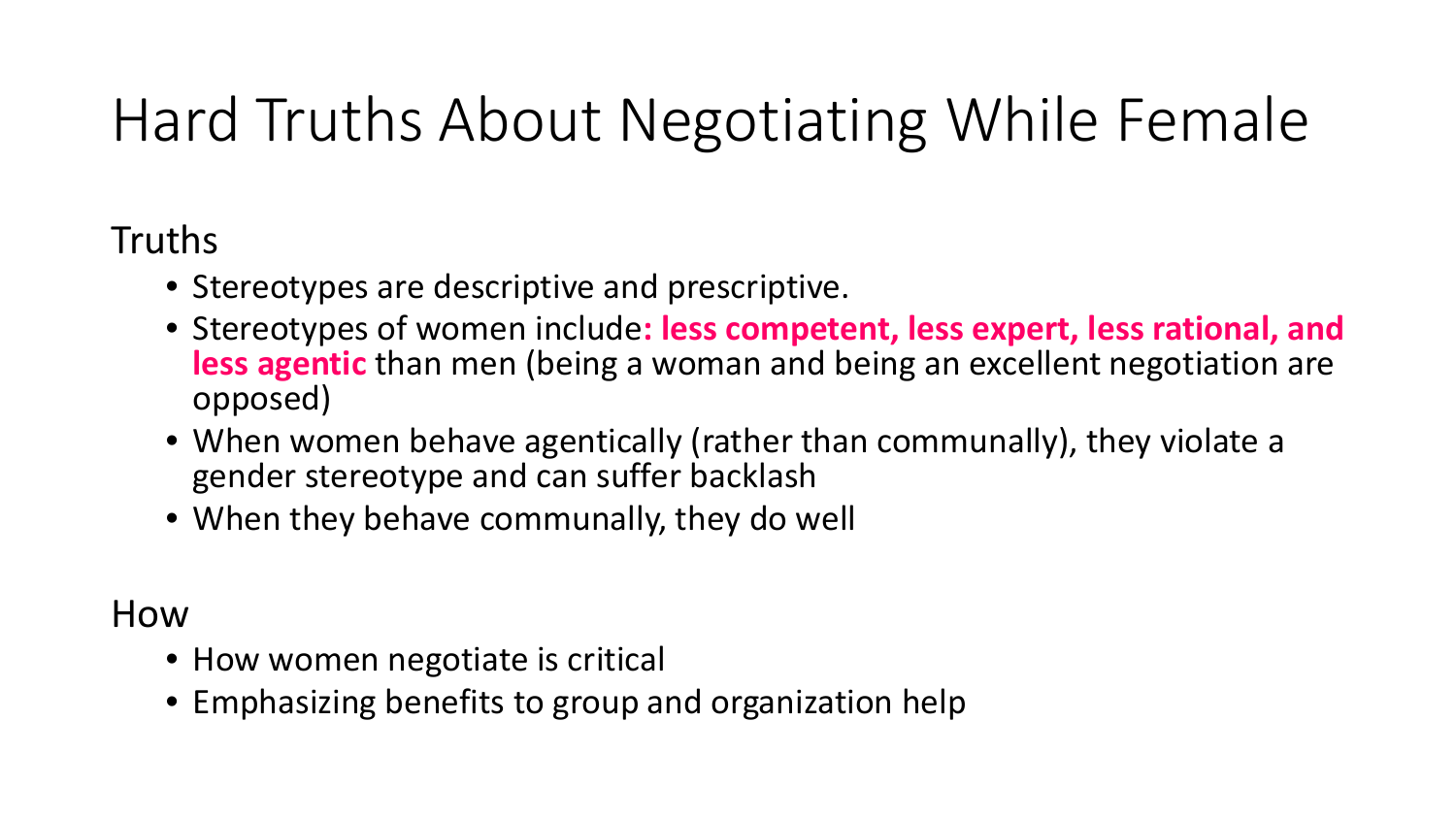### If Confidence is Critical and Successful Practice Drives Confidence, Let's Give It a Go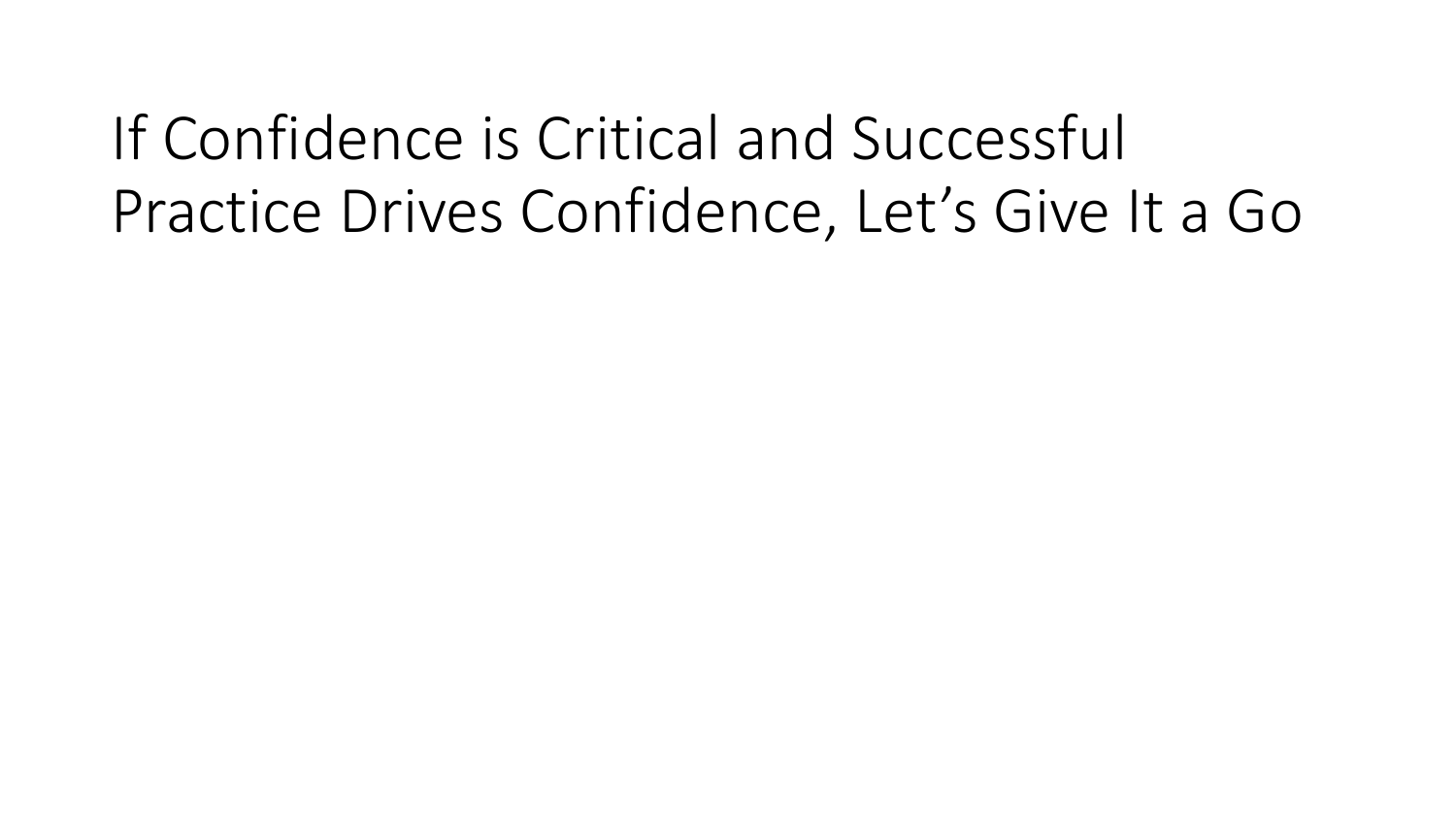### Where We've Been

- 1. Why negotiate?
- 2. The science of negotiating while female
- 3. Tips and tactics
- 4. Practice
- 5. Debrief and summarise

![](_page_30_Picture_6.jpeg)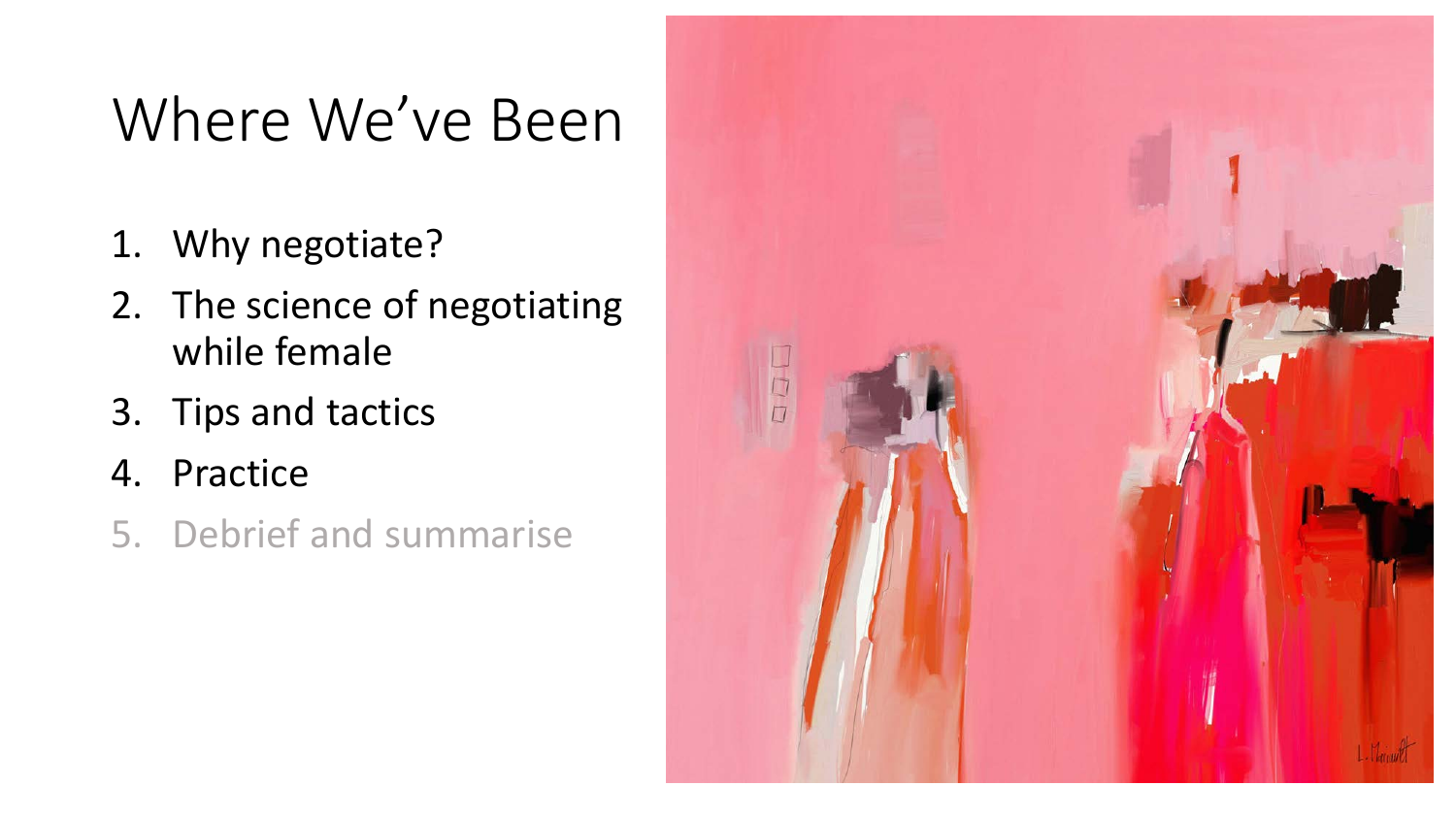### How We Can Get What We Want in Negotiation

- Tap your network to gather intelligence to **set appropriately high goals**
- Tackle your negotiation in **phases**, preparing for each
- Be **positive and likeable** (to build trust and rapport)
- **Practice** to boost confidence
- Reframe as a **shared problem to be solved**
- **Persist** at the table to reach your best deal (as if you were negotiating for someone else)
- Use **communality** to get more